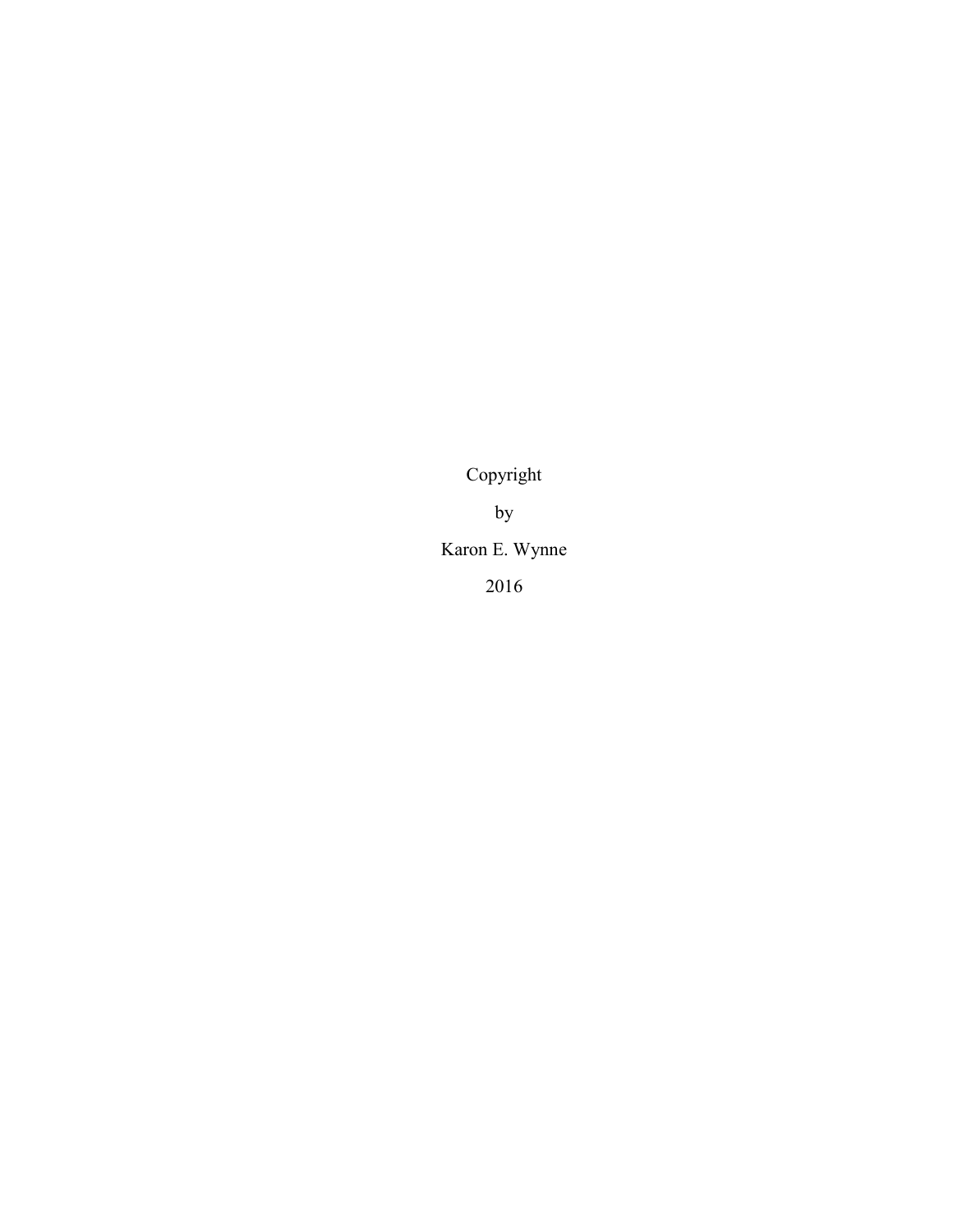# **The Capstone Committee for Karon E. Wynne Certifies that this is the approved version of the following capstone:**

# **A Review of Associations Between Traumatic Brain Injury & Addiction and Therapeutic Interventions for Addiction in the Brain Injured Population**

**Committee:**

Christine Arcari, PhD, MPH, Supervisor

Gary Seale, PhD, Mentor

Jacques Baillargeon, PhD

Dean, Graduate School

 $\mathcal{L}_\text{max}$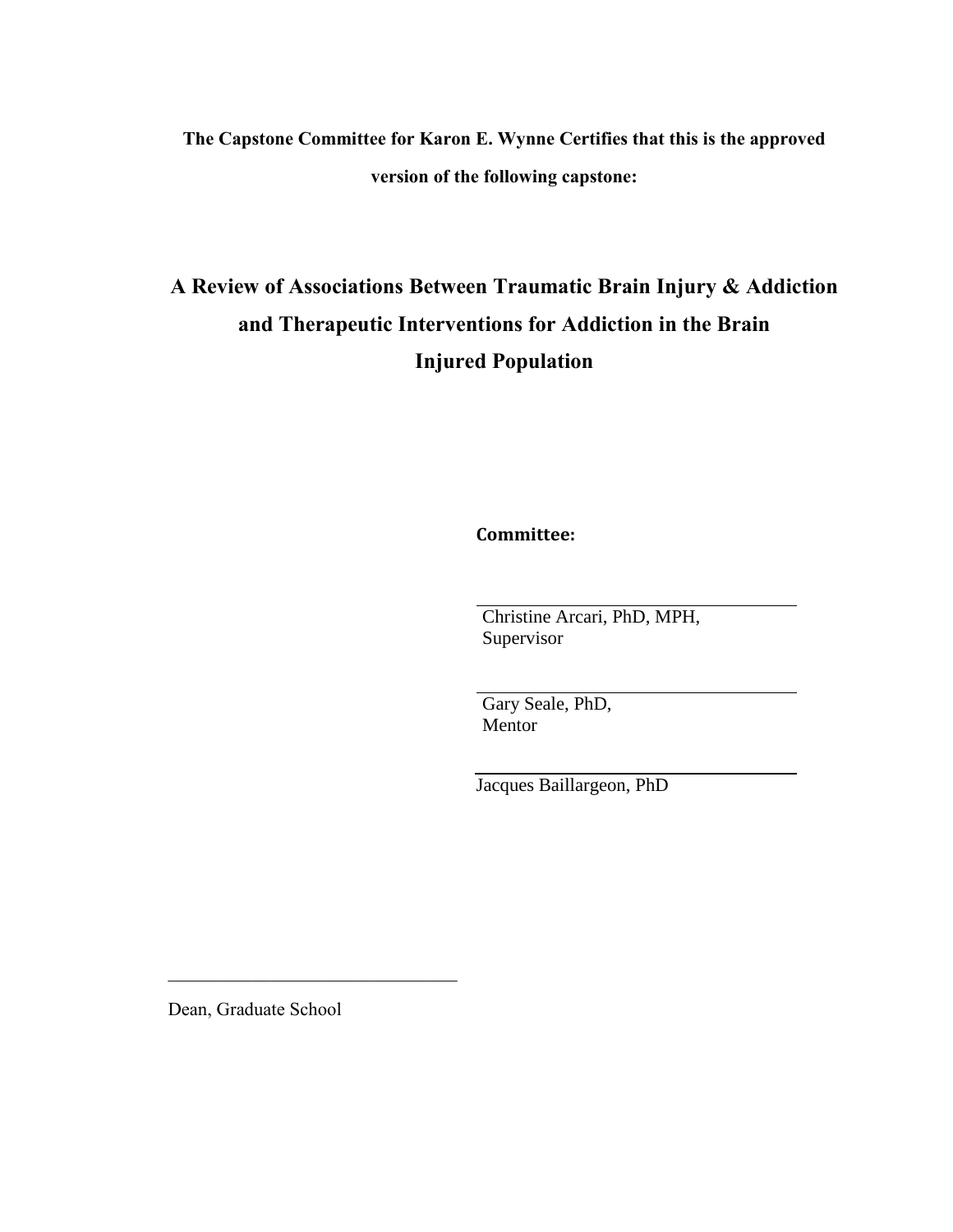# **A Review of Associations Between Traumatic Brain Injury & Addiction and Therapeutic Interventions for Addiction in the Brain Injured Population**

**by**

**Karon E. Wynne, PhD**

## **Capstone**

Presented to the Faculty of the Graduate School of The University of Texas Medical Branch in Partial Fulfillment of the Requirements

for the Degree of

## **Masters of Public Health**

**The University of Texas Medical Branch April, 2016**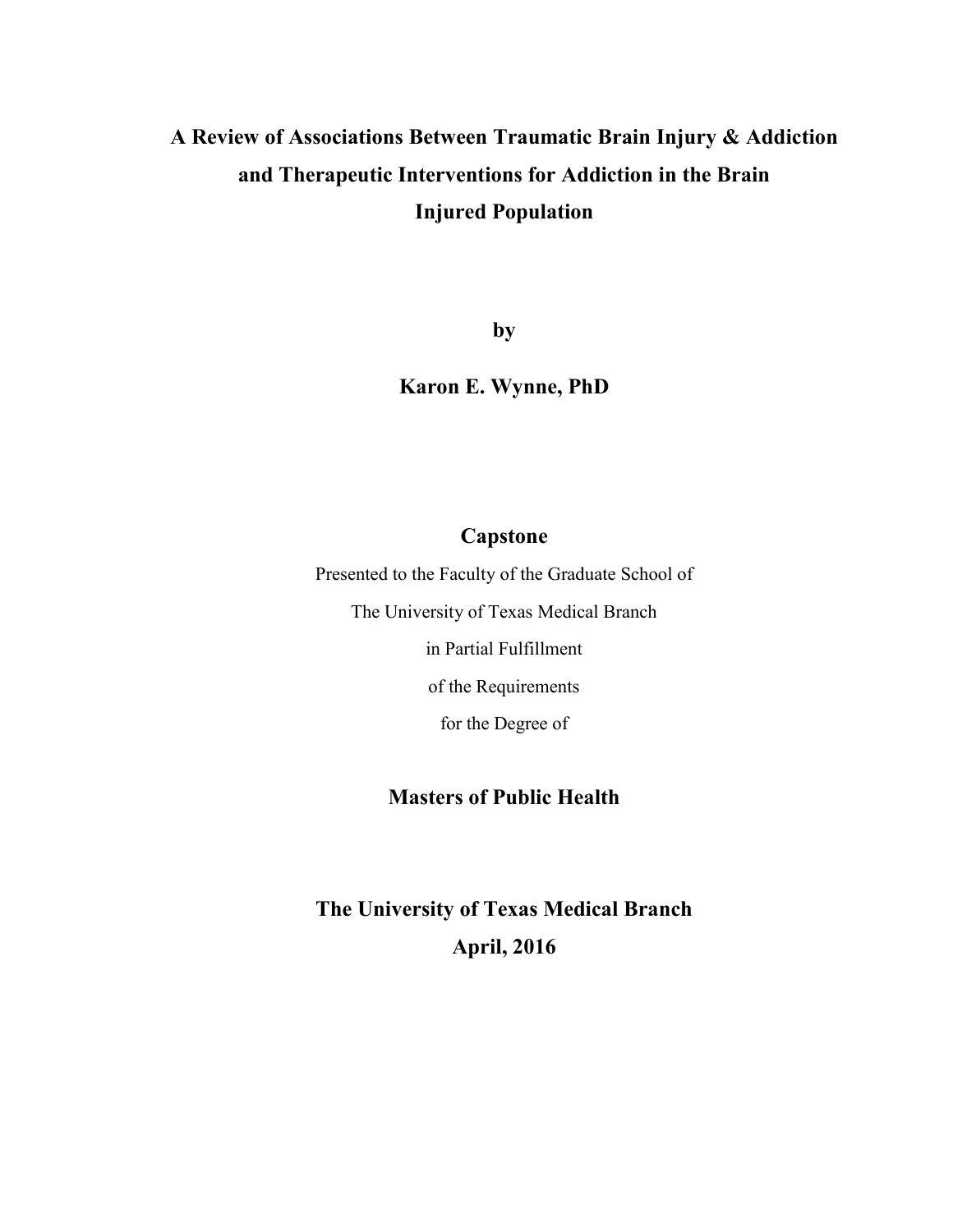## **Acknowledgements**

I would like to thank my mentor, Dr. Gary Seale for his support and guidance with my capstone, as well as my practicum experience at TLC. I would also like to thank the rest of my committee, Dr. Christine Arcari and Dr. Jacques Baillargeon for their invaluable expertise and encouragement for this capstone. I would also like to thank my family and friends for all of their support during my time in graduate school.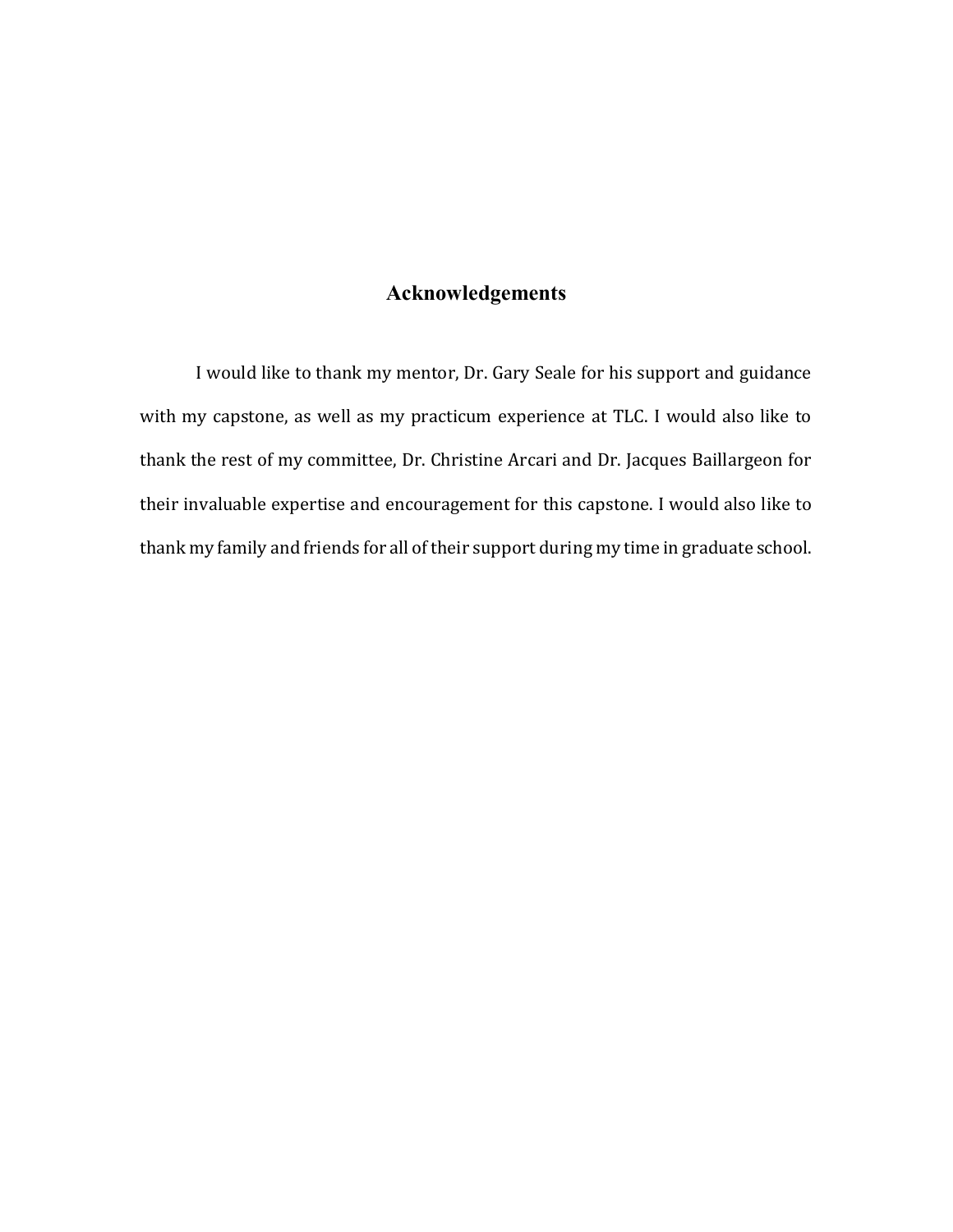# **A Review of Associations Between Traumatic Brain Injury & Addiction and Therapeutic Interventions for Addiction in the Brain Injured Population**

Publication No. 3

Karon E. Wynne, PhD, MPH The University of Texas Medical Branch, 2016

#### Supervisor: Christine Arcari

The research linking drug and alcohol use with increased risk of sustaining a traumatic brain injury (TBI) has been well established. There is some evidence suggesting that the inverse relationship exists; that sustaining a TBI increases the likelihood for developing a drug or alcohol abuse problem. However much less is known about the impact of TBI on substance use disorders (SUD) and many barriers exist in determining these links. Research also suggests that for individuals with previously existing drug or alcohol problems, sustaining a TBI increases the likelihood of relapse. SUD greatly impact recovery after injury and because this association between TBI and SUD is not well understood there is a need to address how to treat addiction in this population. This work reviews the body of literature about the links between TBI and addiction and strategies for improving SUD treatment in individuals with cognitive impairments. Using the existing body of literature we identified strategies for how SUD treatment can be modified to address the specific needs of individuals with a TBI.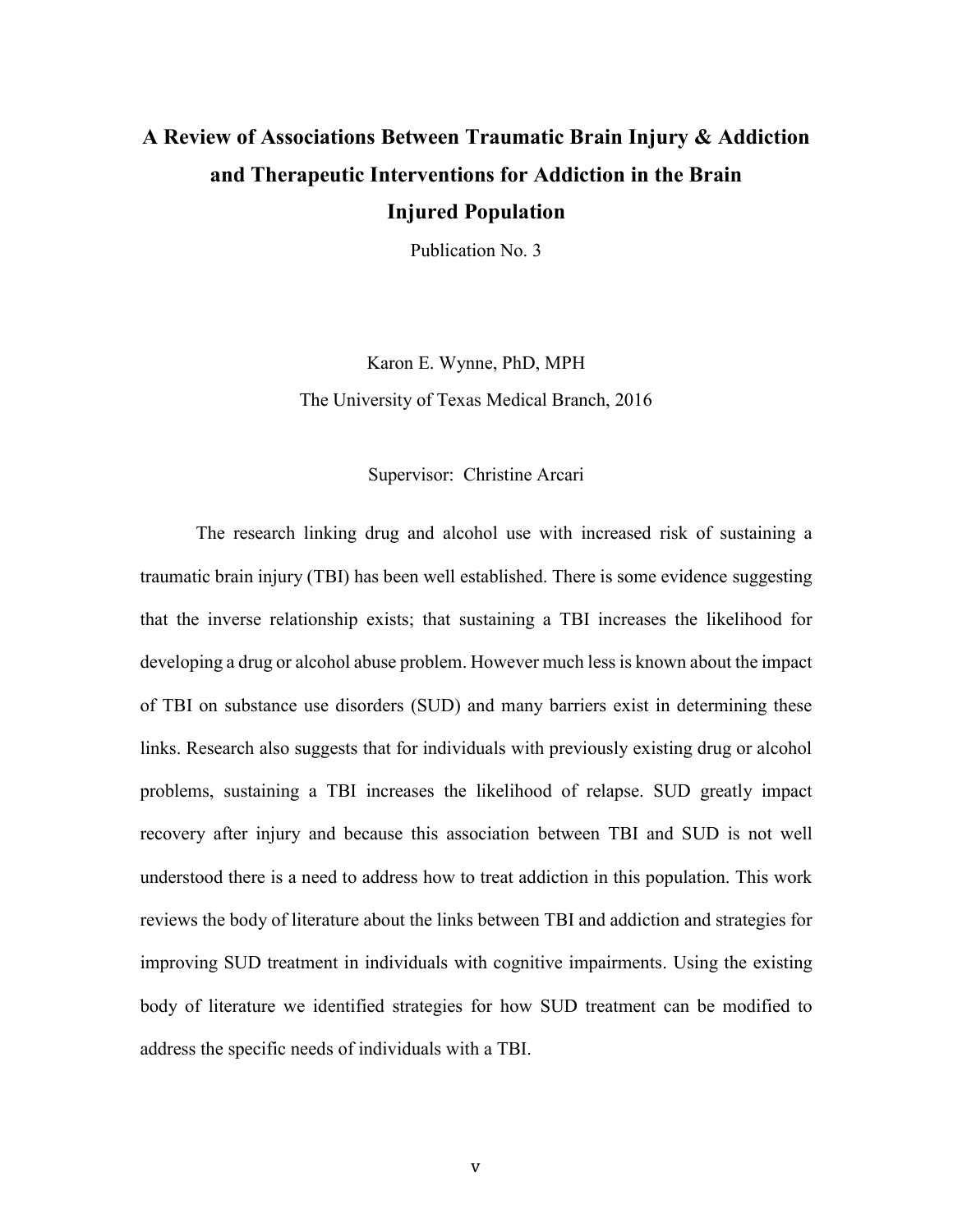# **Table of Contents**

| <b>Relationship Between Substance Abuse and Traumatic Brain Injury8</b>  |
|--------------------------------------------------------------------------|
| Substance Abuse Disorders Affect Recovery After TBI9                     |
| <b>Relationship Between Traumatic Brain Injury and Substance Use10</b>   |
| <b>Biochemical and Structural Evidence For Traumatic Brain Injury</b>    |
| Challenges in Studying Traumatic Brain Injury's effects on Substance Use |
|                                                                          |
|                                                                          |
|                                                                          |
| Treatment Strategies for Substance Use Disorders15                       |
| Addressing Patient Retention in Treatment Programs15                     |
|                                                                          |
|                                                                          |
|                                                                          |
|                                                                          |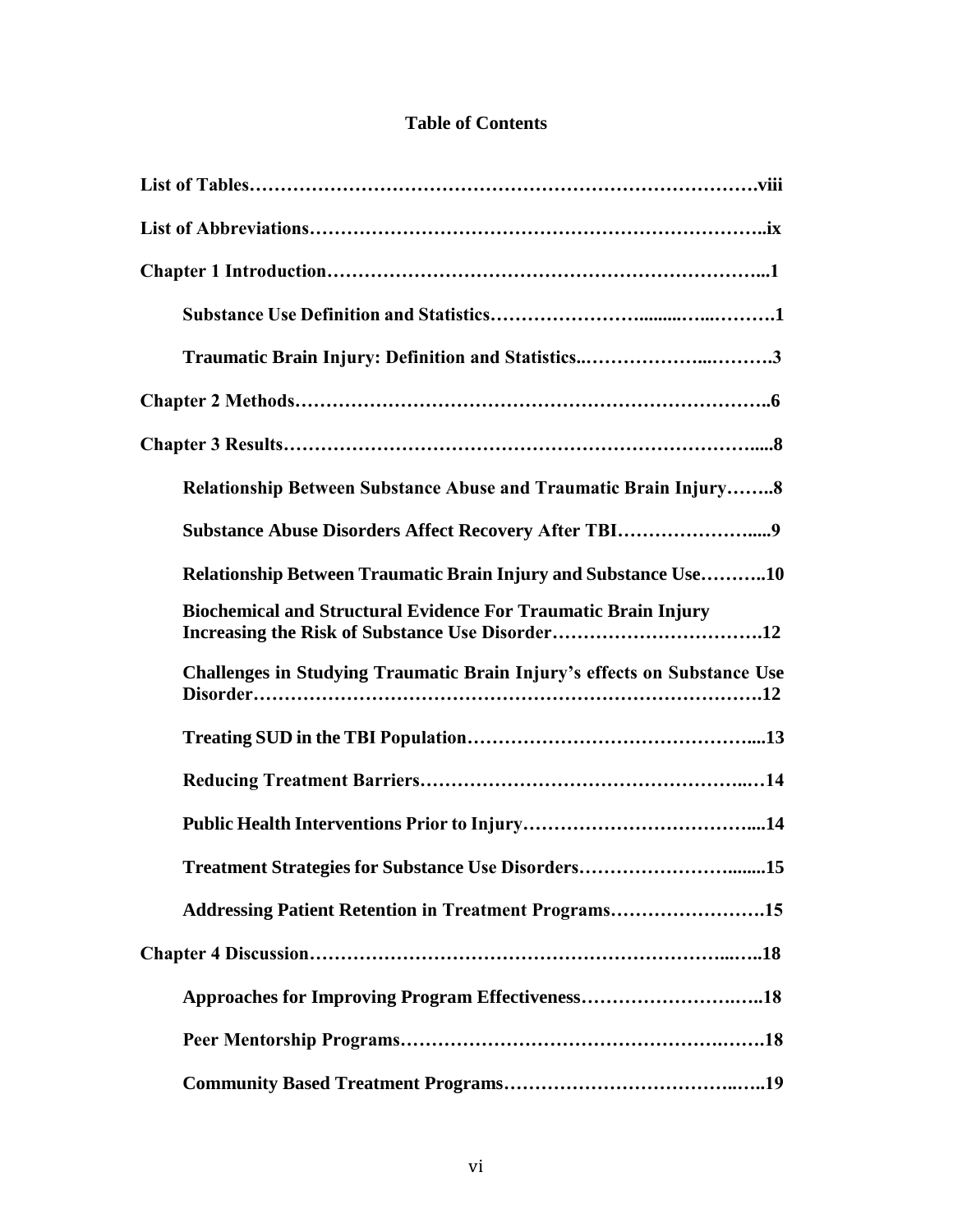| Adapting to Accommodate Patient Comorbidities19                            |
|----------------------------------------------------------------------------|
|                                                                            |
|                                                                            |
| <b>Best Practices for SUD Treatment in the Brain Injured Population21</b>  |
| <b>Lessons From Other Patient Populations in Substance Abuse Treatment</b> |
|                                                                            |
| The Association between Posttraumatic Stress Disorder, TBI and SUD24       |
|                                                                            |
|                                                                            |
|                                                                            |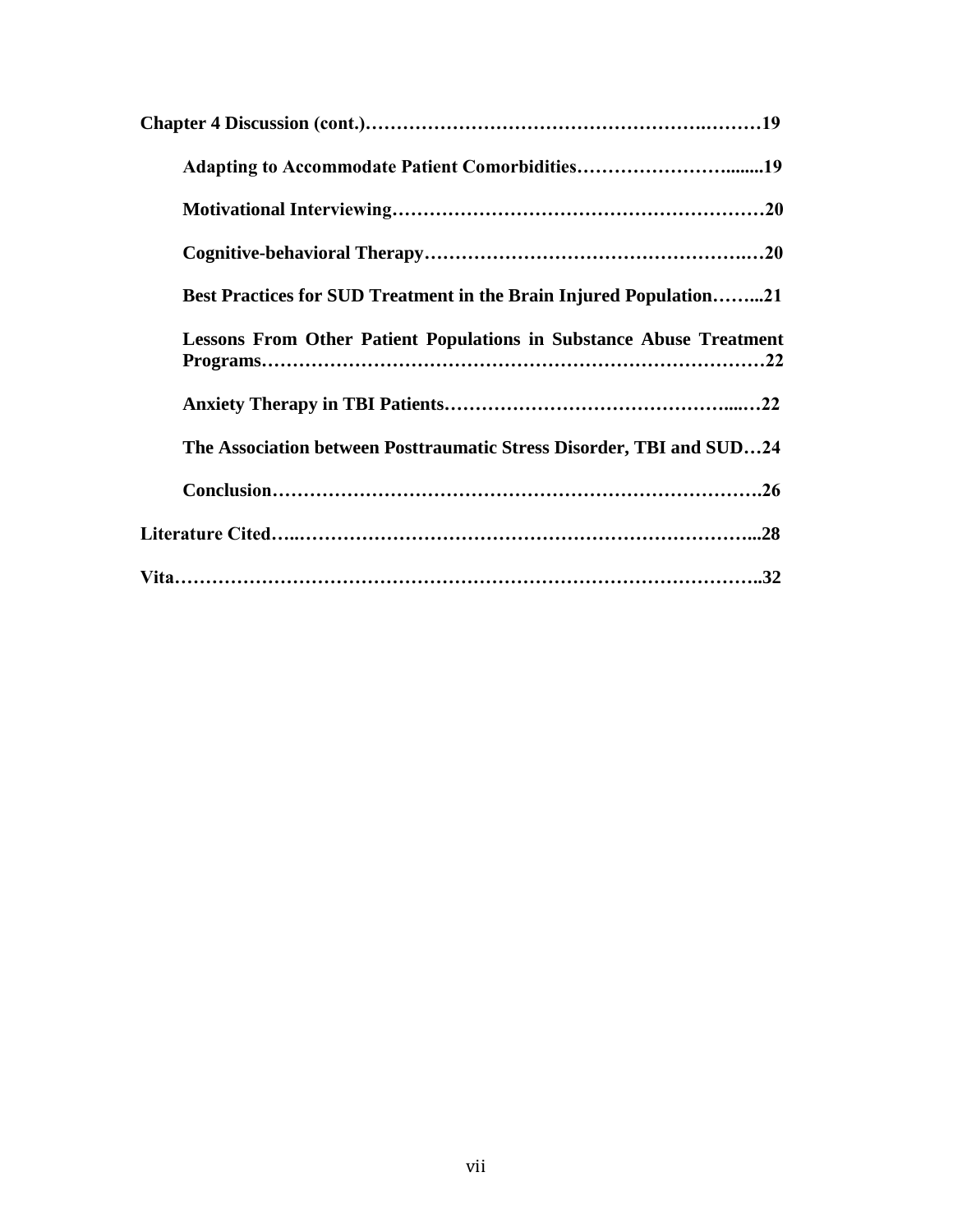## **List of Tables**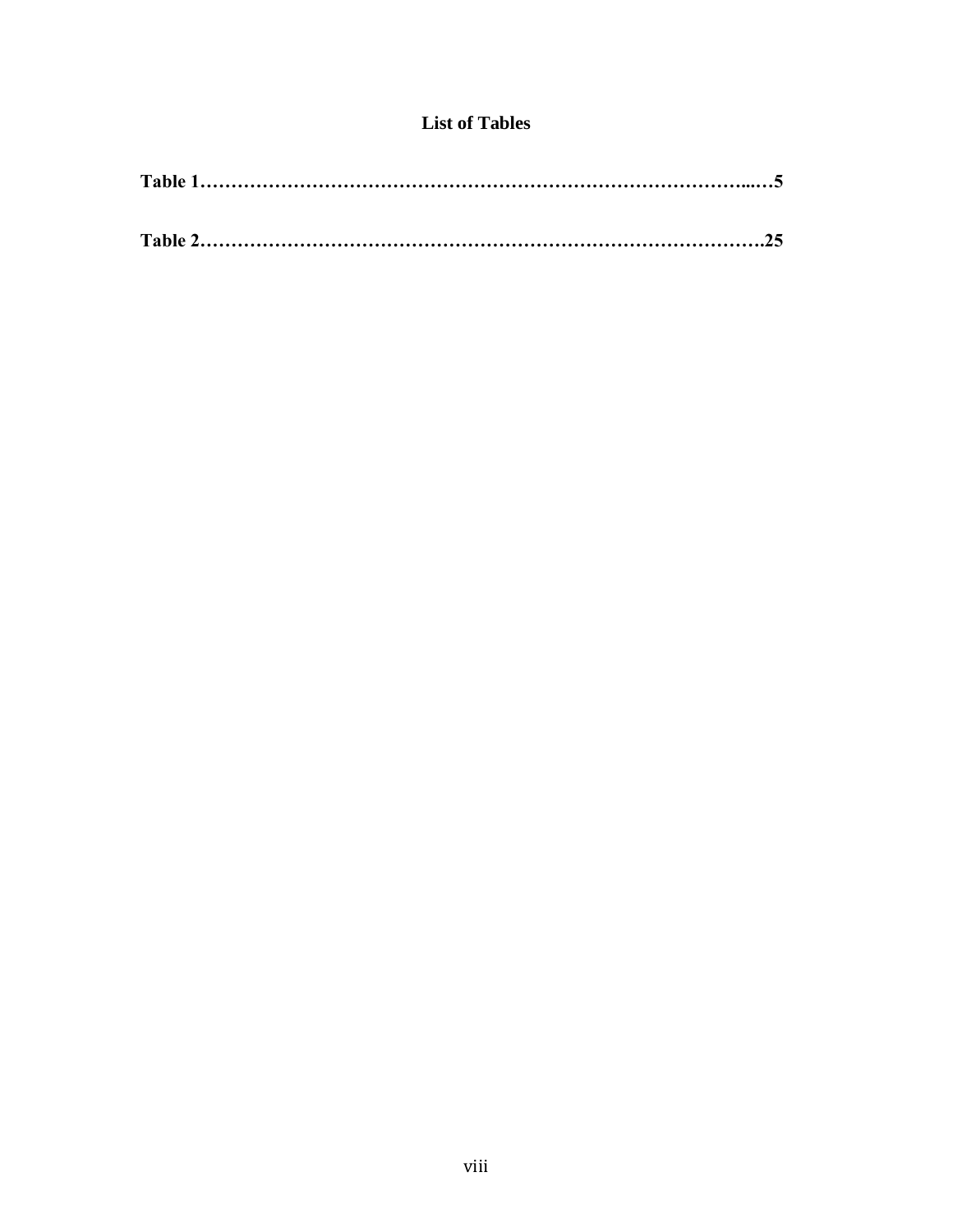# **List of Abbreviations**

| BAL            | <b>Blood Alcohol Level</b>                                   |
|----------------|--------------------------------------------------------------|
| <b>CBT</b>     | <b>Cognitive Behavioral Therapy</b>                          |
| <b>DMS-V</b>   | <b>Diagnostic and Statistical Manual of Mental Disorders</b> |
| <b>MAST-AD</b> | <b>Modified Michigan Alcohol-Drug Screening Test</b>         |
| <b>MN-SAPS</b> | <b>Substance Abuse Problem Scale</b>                         |
| <b>PHRED</b>   | <b>Public Health and Education Development</b>               |
| <b>PTSD</b>    | <b>Post Traumatic Stress Disorder</b>                        |
| <b>SUD</b>     | <b>Substance Use Disorder</b>                                |
|                |                                                              |

**TBI Traumatic Brain Injury**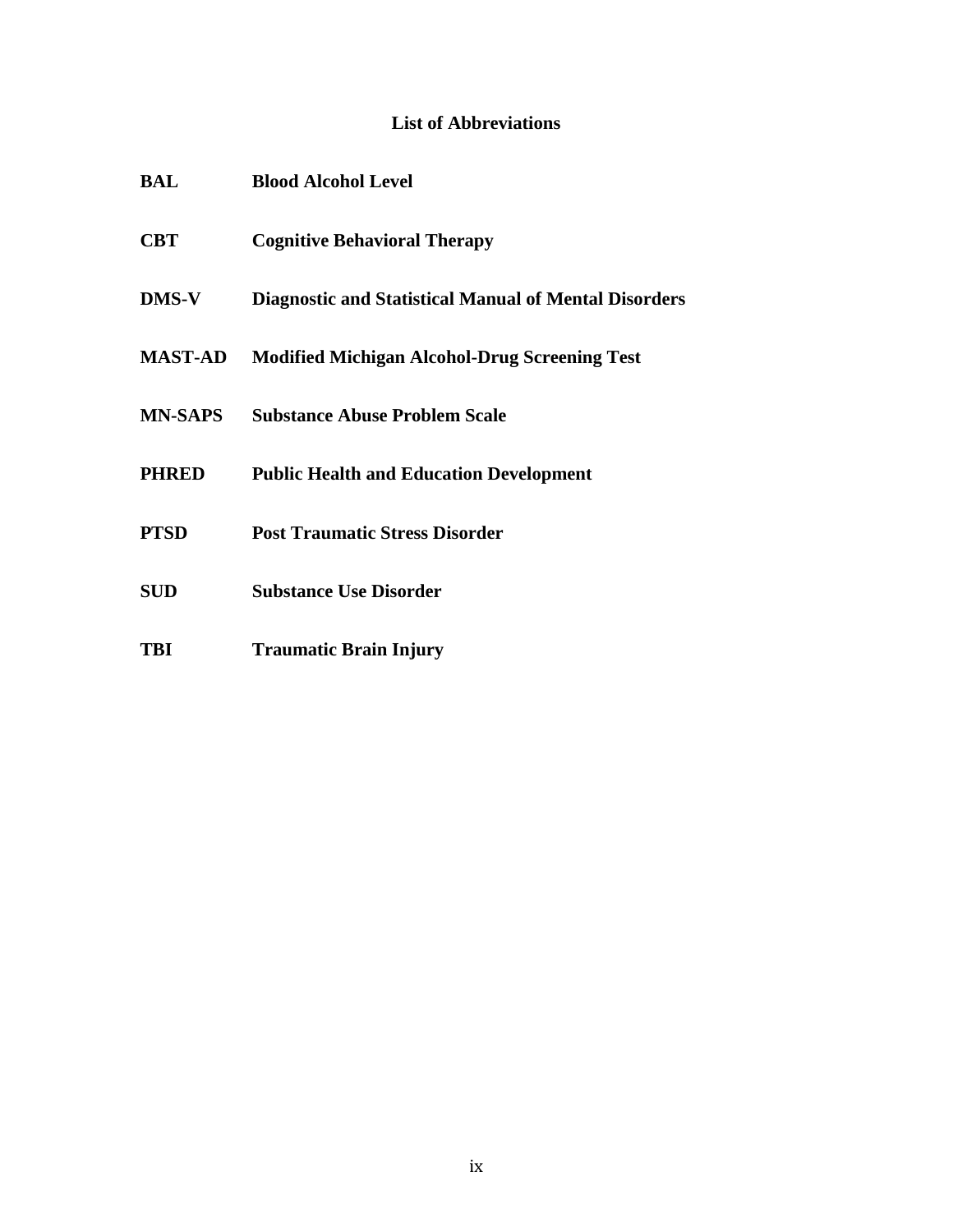#### **Chapter 1: Introduction**

There is a well-established understanding that the use and abuse of drugs and alcohol increases the likelihood that an individual will sustain a traumatic brain injury (TBI) (Corrigan 2008, Graham 1995). Additionally, a small body of literature suggests the converse relationship exists; that sustaining a TBI increases the likelihood of drug use and abuse (Graham 2008). However, this relationship is not as well understood. Many confounding factors make studying this association more difficult. Through an extensive review of the existing literature this paper will explore the relationships between TBI and substance abuse as well as how TBI effects drug use and abuse. Additionally the literature on existing treatment of substance abuse in brain-injured patients will be discussed. Finally, we will examine adaptive substance abuse treatment options that have been used in other populations with cognitive impairments to provide insight on how the treatment for TBI patients might be adapted.

#### **Substance Use Definition and Statistics**

We will first begin by reviewing the definitions and statistics on substance use and abuse and TBI. Substance use disorders (SUD) are classified as abuse or dependence on alcohol and/or drugs that is considerably higher than that of the general population (West 2011). More specifically, for an individual to abuse a substance they must experience one of the follow four domains. These domains are "recurrent failure to meet responsibilities due to use, recurrent use when physically dangerous, recurrent legal problems related to use or continued use despite such problems" (West 2011). One of these domains must have occurred in the last year in the absence of dependence (West 2011). Another important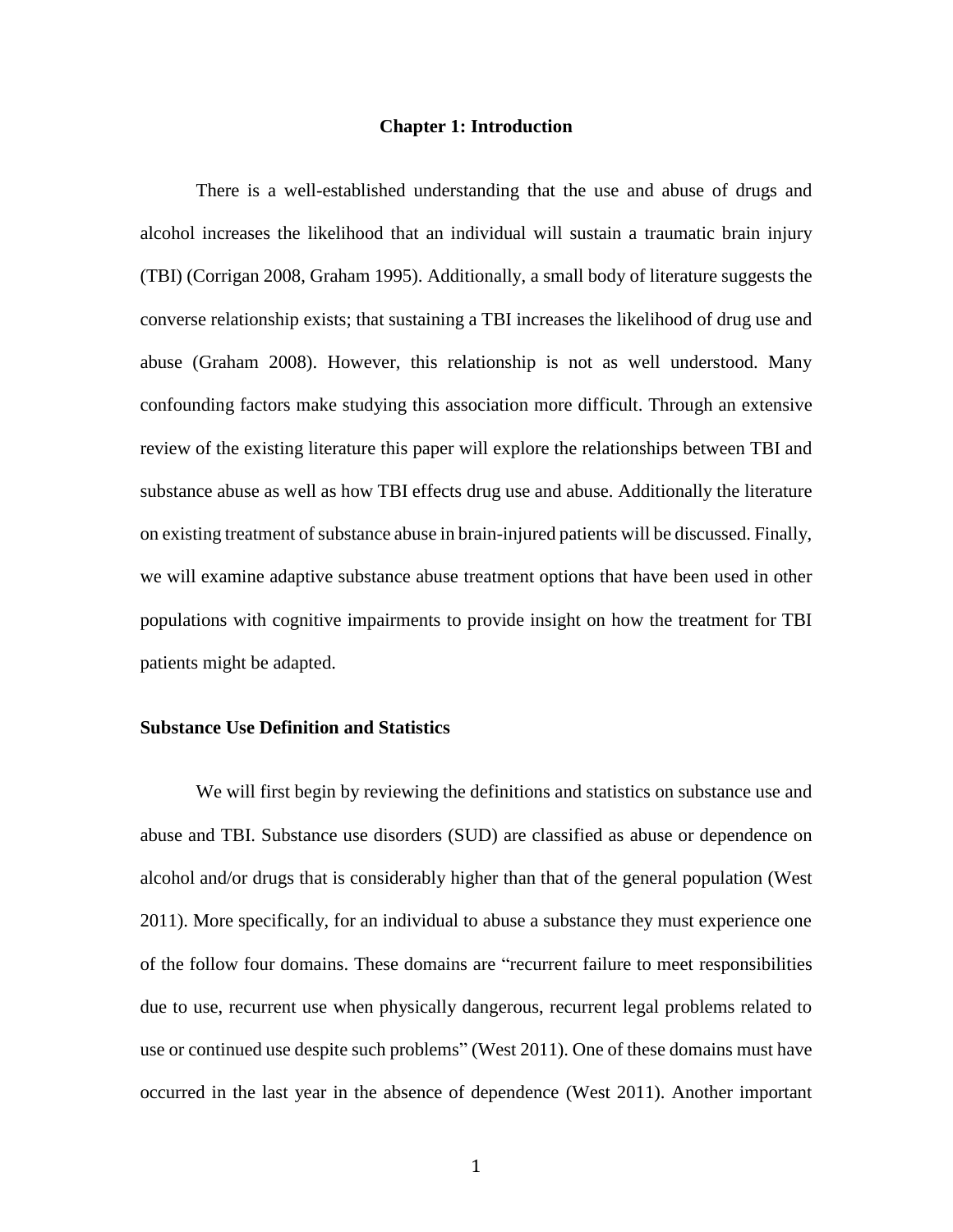definition comes from the American Psychiatric Association's Diagnostic and Statistical Manual of Mental Disorders  $5<sup>th</sup>$  edition (DSM-V). SUD in the DSM-V is defined as a pattern of behavior of impaired control, social impairment, risky use and pharmacological effects due to use SUDs are also characterized by continued despite adverse consequences (American Psychiatric Association 2013). For the purpose of this paper SUD will apply to the abuse of both drugs and alcohol. Substance dependence is defined as experiencing three of the following symptoms within a year period, "tolerance, withdrawal, use in durations longer than intended, a desire or inability to cut down, extended time obtaining the substance or using it, using in lieu of other important activities, or continued use despite knowing that such use causes or exacerbates problems" (West 2011).

The DSM-V reports that the lifetime prevalence of SUD is 14.6% (Kessler 2005). This use has enormous public health implications, with drug and alcohol addiction causing millions of deaths and accounting for billions in associated costs annually (Birnbaum 2011, Shield 2014). In 2012, 23.1 million Americans were dependent on drugs or alcohol and were in need of treatment for substance abuse (National Institute for Drug Abuse 2014). Alcohol abuse is one of the most common psychiatric disorders and substance abuse disorders are one of the most common classes of psychiatric disorders (Kessler 2005). In 1990, the lifetime incidence rate for alcohol dependence was13.5% and the incidence of drug dependence was 6.1% (Regier 1990), these numbers have risen in the last 2 decades with SUD now over 14% (Kessler 2005).

The average onset for substance abuse disorders is 20 and they are most common in individuals between 18 and 27 (Kessler 2005). However SUDs can occur in people of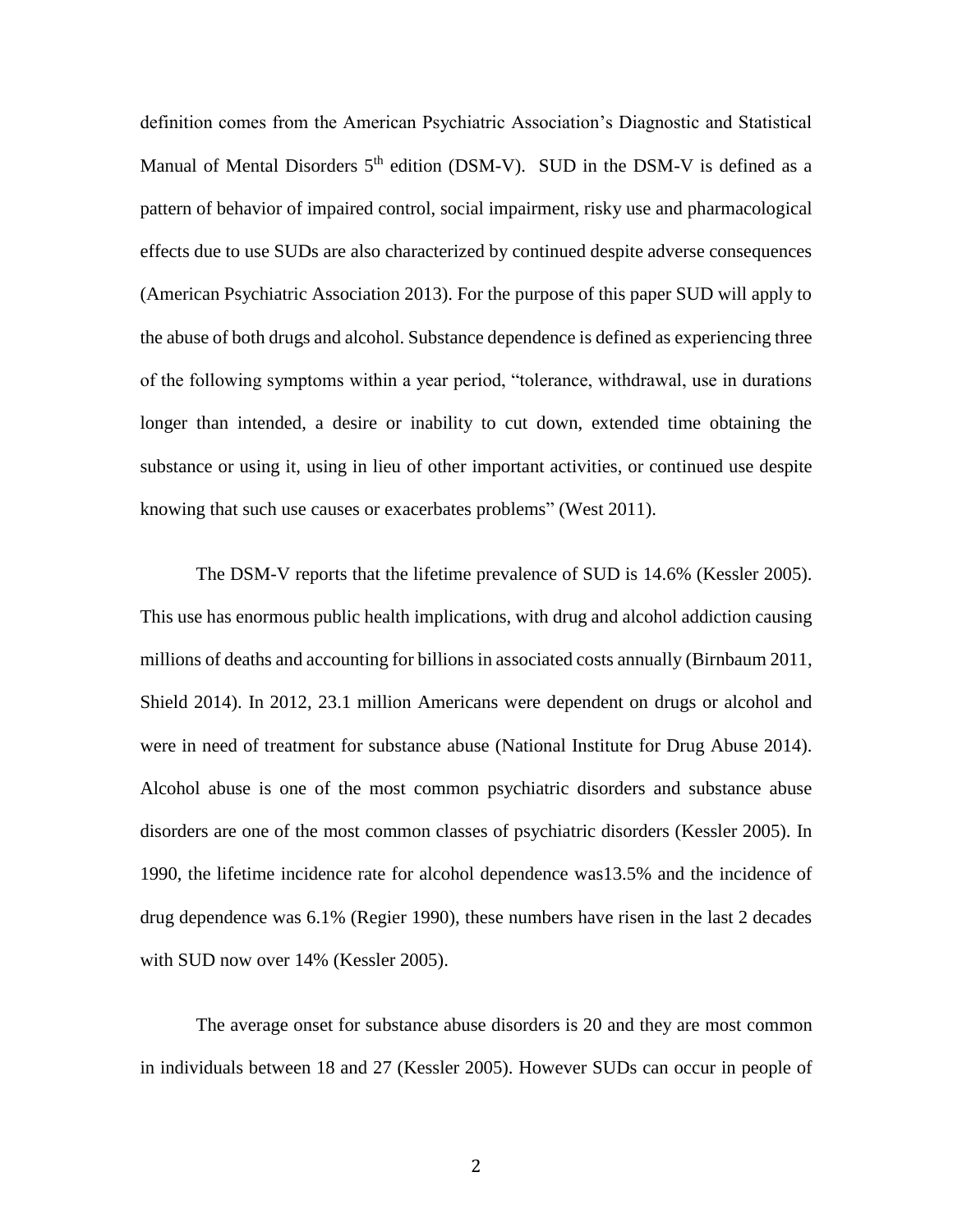all ages. SUD are also more common in men than in women (Kessler 2005). Substance abuse is less common in non-Hispanics whites (Kessler 2005). Those who are married are less like to experience SUDs than those who were previously married or never married (Kessler 2005). Over 3 million people globally died in alcohol related deaths, which accounts for 5.9% of the total global deaths for the year (World Health Organization 2014).

### **Traumatic Brain Injury Definition and Statistics**

TBI is damage to the brain that results in "an alteration in brain function, or other evidence of brain pathology, caused by an external force (Menon 2010)." The committee on traumatic brain injury defines TBI as "a brain injury caused by a blow or jolt to the head or a penetrating injury that disrupts the function of the brain (Eden 2006)." It is one of the most common, disabling, neurological conditions worldwide (Zasler 2013). Falls, auto accidents and violent physical attacks are the most common accidents that result in TBI (West 2011). Gun violence is also a significant contributor to brain injury. Of these falls is the single greatest contributor at 28% of injuries (Eden 2006). Annually, 2.5 million brain injuries occur in the United States, which amounts to approximately 7,000 per day (Center for Disease Control 2014). 230,000 of TBI lead to hospitalization (Thurman 1999) and 50,000 deaths occur (Cecil 2010, Ling 2010). TBI is a leading cause of morbidity and mortality in people under 45 worldwide (Werner 2007). TBI, like SUDs, is a major public health concern with medical costs from injuries totaling over 60 billion dollars (Kurland 2012).

TBI is considered an under diagnosed condition in the US and worldwide (Eden 2006). Individuals with mild TBI might not be aware of their condition or seek medical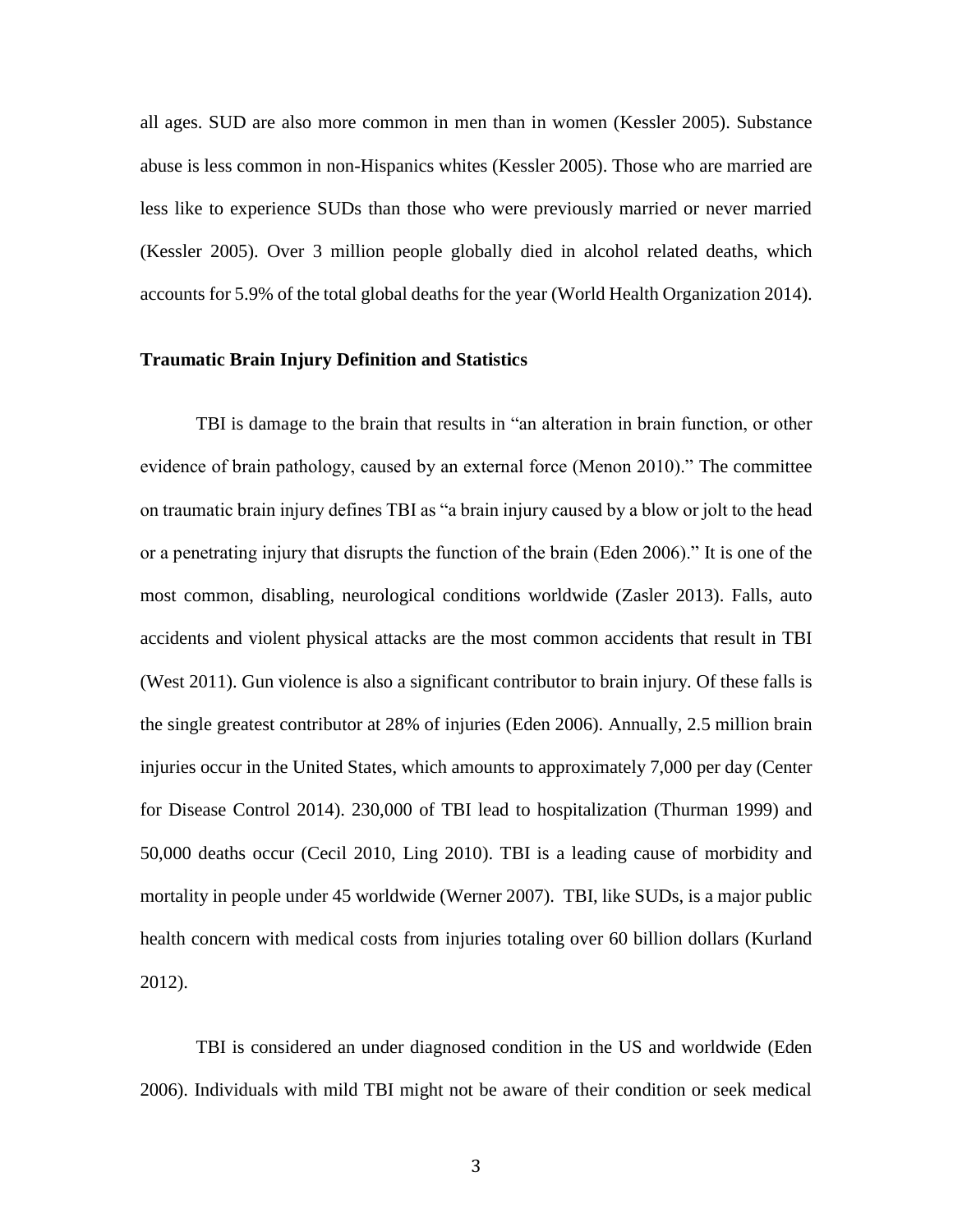attention (Eden 2006). It is estimated that at least 5.3 million people are suffering from a disability due to a TBI in the US alone (Eden 2006). Traumatic brain injury is more prevalent in children, adolescents and elderly populations (Eden 2006). Children under 5 are most susceptible with 1,120.7 hospitalizations, ER visits and deaths due to TBIs per 100,000 (Eden 2006). For adolescents (ages 15-19) the rate is 814.4 per 100,000. For people over 75 there are 659.1 brain injuries per 100,000 (Eden 2006). The rates for children between 5 and 14 are also over 600 per 100,000. Table 1 illustrates the rates of sustaining a TBI across all age groups (Eden 2006). Males are more likely to sustain a TBI than females. American Indians, Alaskan natives and military personal are all groups at higher risk for sustaining a TBI as well (Eden 2006).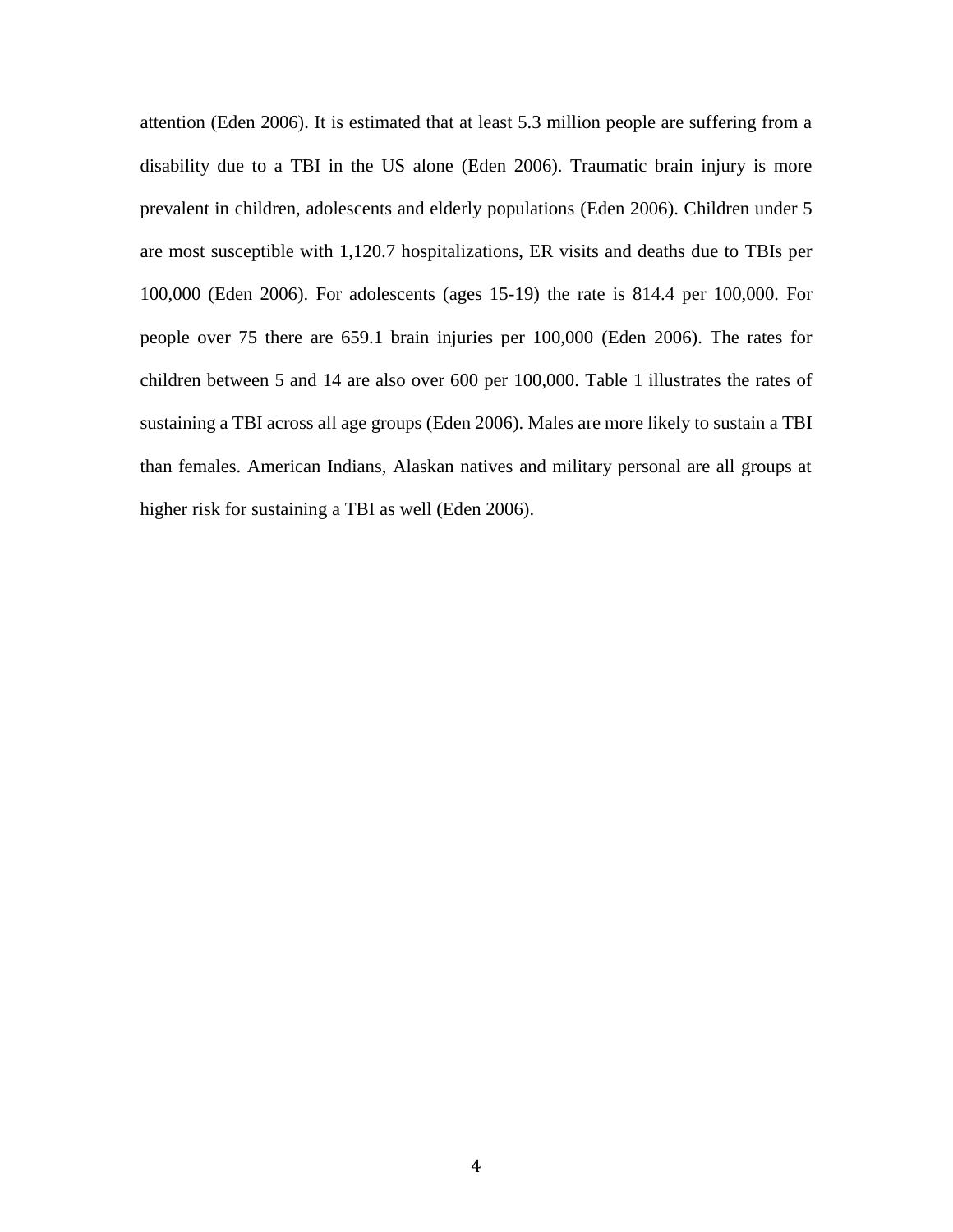| <b>Age Group</b>   | <b>Rate per 100,000</b> |
|--------------------|-------------------------|
| $0 - 4$            | 1120.7                  |
| $5-9$              | 659.3                   |
| $10 - 14$          | 628.6                   |
| $15-19$            | 814.4                   |
| 20-24              | 555.5                   |
| 25-34              | 450.2                   |
| 35-44              | 374.7                   |
| 45-54              | 285.2                   |
| 55-64              | 229.5                   |
| 65-74              | 267.4                   |
| Over <sub>74</sub> | 659.1                   |
| All Ages           | 506.4                   |

Table 1: Rates of TBI-related hospitalizations, emergency room visits and deaths by age in the U.S. between 1995 and 2001 (Eden 2006)

TBI, substance use and SUD are significant public health problems facing the United States. SUD affected 23.1 million Americans in 2014 (National Institute for Drug Abuse 2014), while that same year, 2.5 million brain injuries occur in the United States (Center for Disease Control 2014). Through our research we will examine the associations between SUD and TBI in order to understand how each condition can further exacerbate its comorbidity. We will also identify unique SUD treatment approaches for TBI patients by examining other SUD programs for patients with cognitive deficits.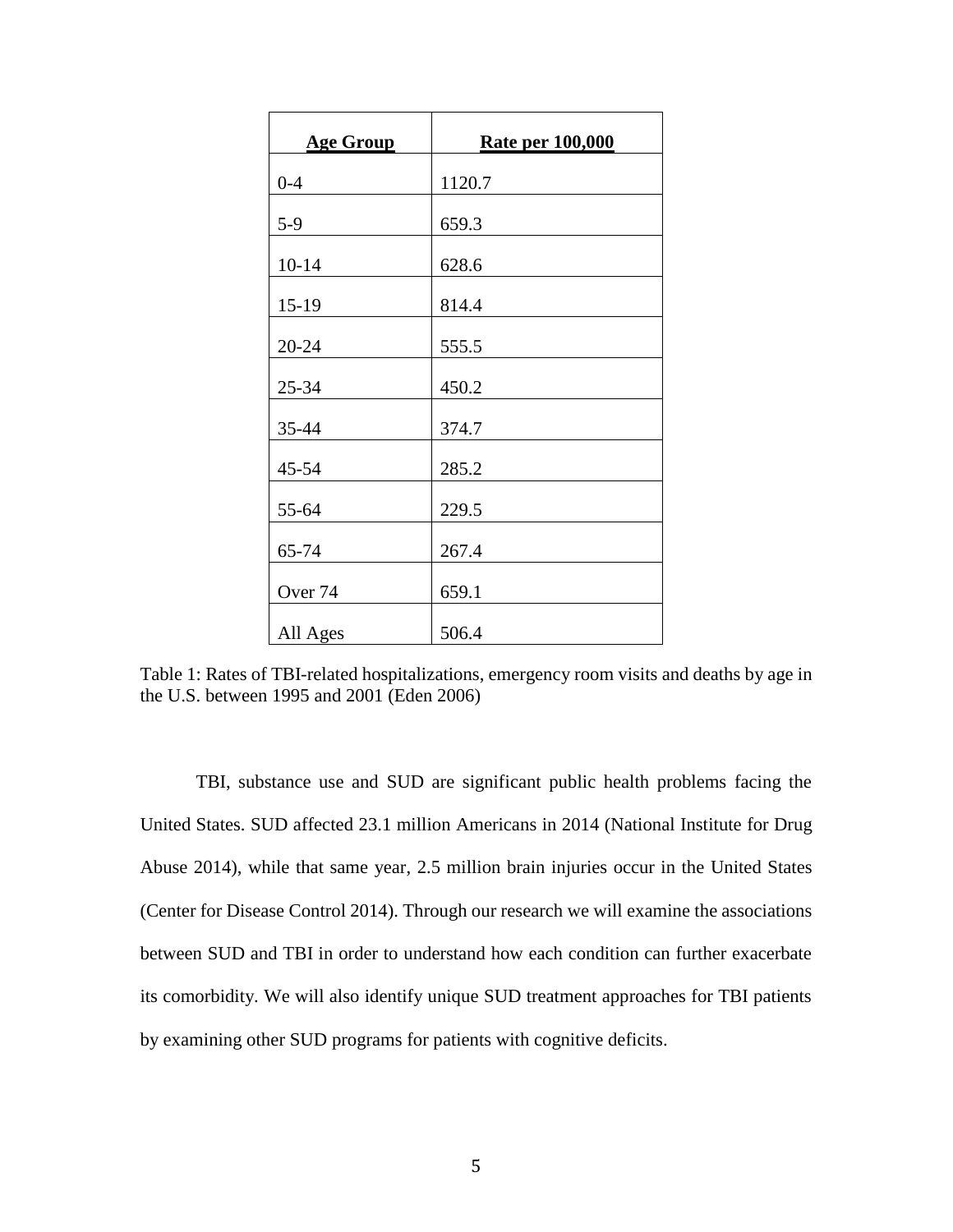#### **Chapter 2: Methods**

A systematic literature review to examine the links between TBI and addiction was conducted. The primary databases utilized were Medline (Ovid) and Medline (PubMed). Search terms in each database included 'brain injury' in combination with the terms 'addiction', 'alcoholism', 'opioid related disorders' and 'cocaine related disorders' using the Boolean operator 'AND'. This search resulted in 453 papers. Paper titles and abstracts were reviewed to identify the papers demonstrating applicable associations between drug abuse and TBI. Only papers that examined associations between the two factors were further reviewed for this section.

To research current psychological and pharmacological therapies a second search was conducted uniting the terms 'intervention', 'treatment', 'therapy' with the Boolean operator 'OR', in combination with the terms 'addiction', 'alcoholism', 'opioid related disorders' and 'cocaine related disorders' with the Boolean operator 'OR'. Paper titles and abstracts were reviewed to narrow papers applicable to SUD treatment in patients with cognitive deficits.

Research to be excluded from our systematic literature review included work that was not yet published in a peer-reviewed journal, work not published in English and work published before 1985. Research was also limited to papers on Human brain injury and substance abuse disorders. The quality of sources was assessed using the Public Health, Research and Education Development (PHRED) program (Comper 2005). The PHRED program evaluates a paper by examining selection bias, study design, confounders, blinding, data collection, withdrawals, dropouts, intervention integrity and analyses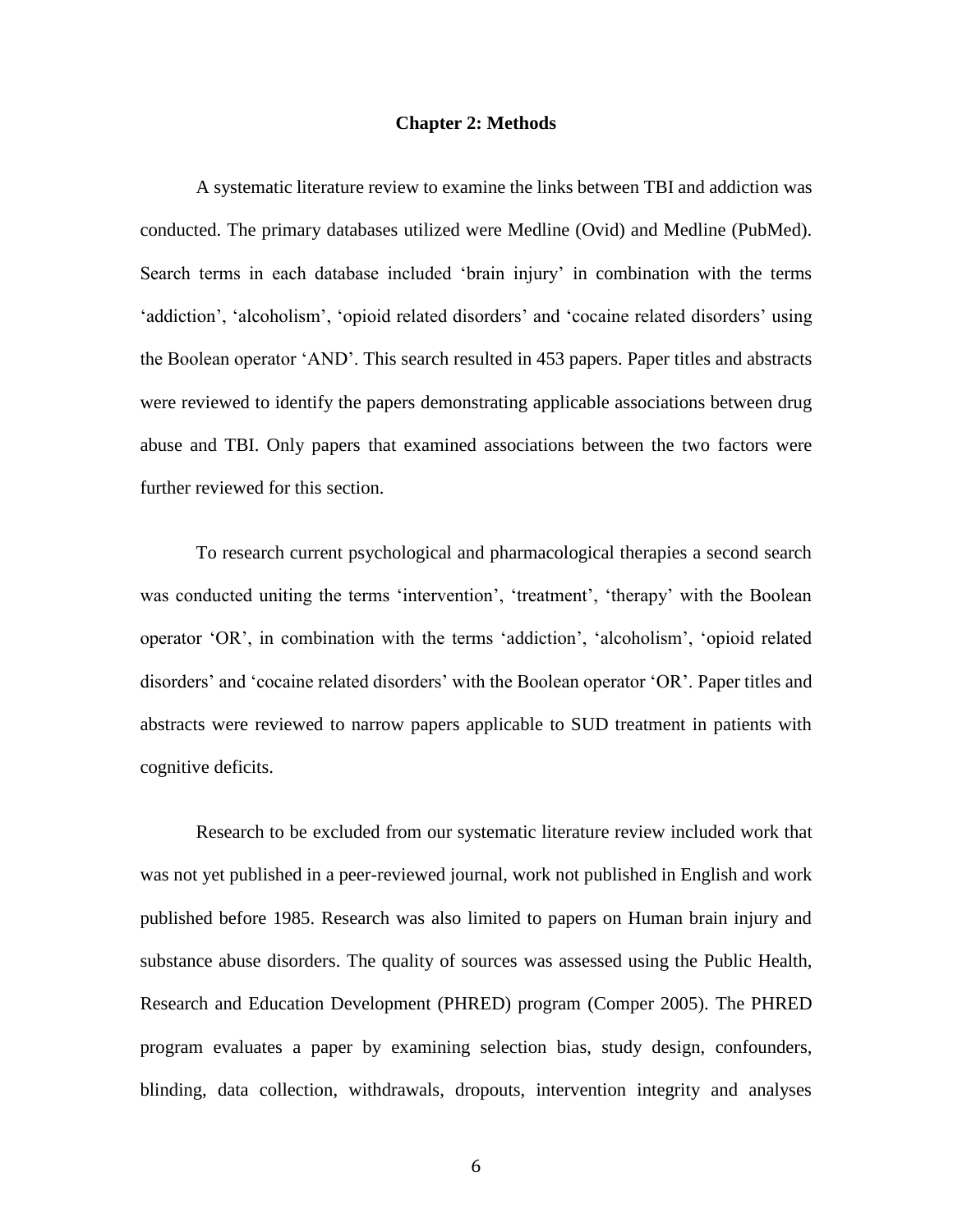(Comper 2005). Each section was classified as strong, moderate or weak and then an overall score given to the paper (Comper 2005). Upon reviewing titles and abstracts, as mentioned above, papers were given a PHRED score. Only strong and moderate papers were further reviewed for inclusion in this work.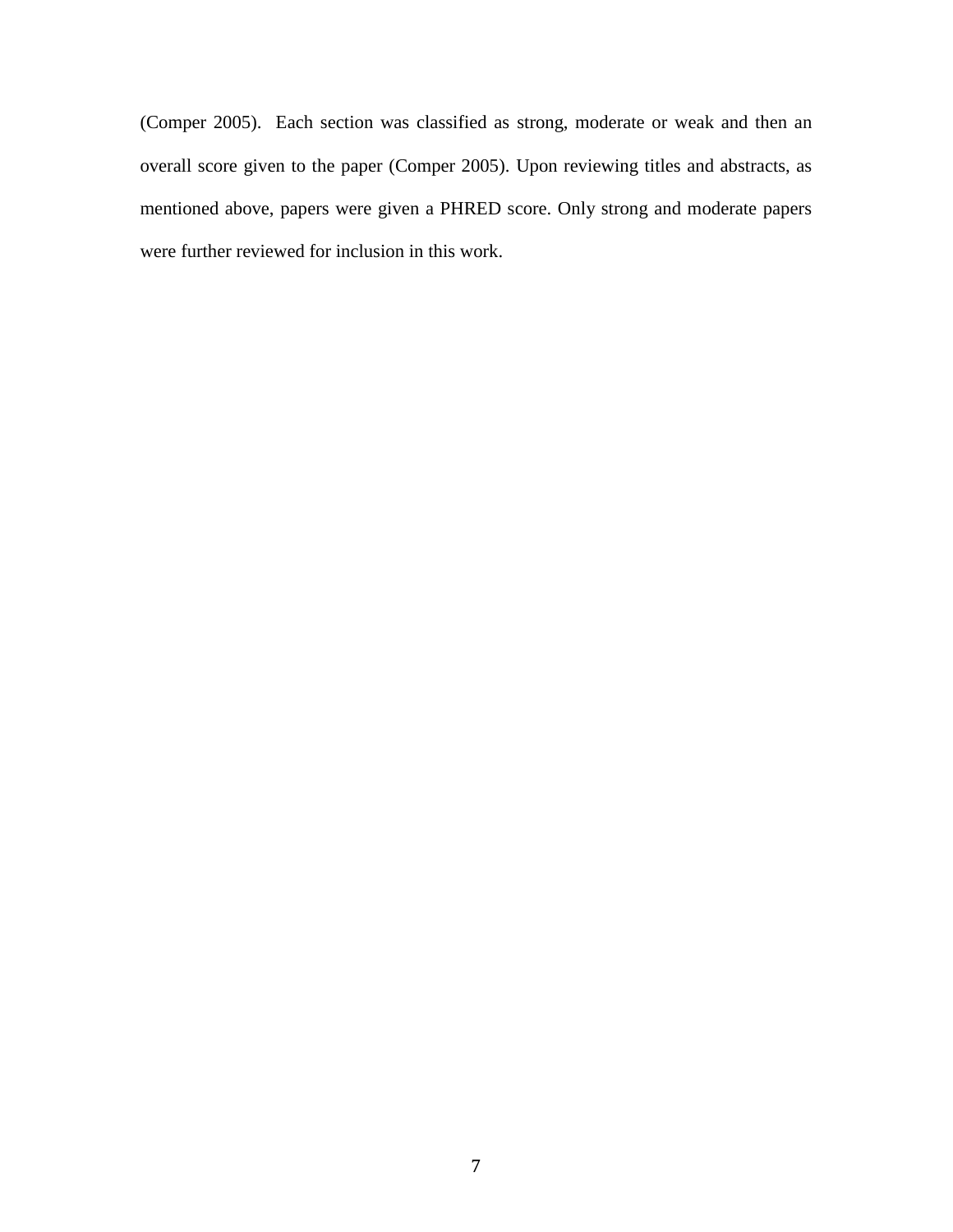#### **Chapter 3: Results**

#### **Relationship Between Substance Abuse and Traumatic Brain Injury**

There is a well-established link that being under the influence of drugs or alcohol increases the risk of sustaining a TBI (Bjork 2009, Corrigan 2013). Studies on this association have been conducted for several decades and research has reported that the percent of individuals who were intoxicated at the time of injury as high as 51% (Kreutzer 1996, Parry-Jones 2006, West 2011). Individuals who consume alcohol are four times more likely to sustain a TBI than those who do not drink at all (Olson-Madden 2012). TBI patients have higher rates of alcohol and drug abuse than the general population. Studies have reported alcohol abuse rates between 44% and 79% and drug abuse rates between 21% and 40% (West 2011). Substance use prior to injury in certain demographics, such as young males, rates were reported as high as 87%. Intoxication was defined as having a blood alcohol level (BAL) above 100 mg/dL (Parry-Jones 2006). Another study found that 78% percent of TBI patients had some alcohol in their system, with 58% of those having a BAL classified as intoxicated (Kreutzer 1996). Additionally, studies report SUD for TBI patients prior to injury ranging from one third to as high two thirds of patients (Walker 2003, West 2011). The lifetime occurrence of TBI for alcoholics is 41% in men and 22% in women (Felde 2006). In the general population unaffected by alcoholism, these rates are 15% for men and 6% for women (Felde 2006). Studies in military personal have found that substance misuse increases the risk of sustaining a mild TBI (Corrigan 2013).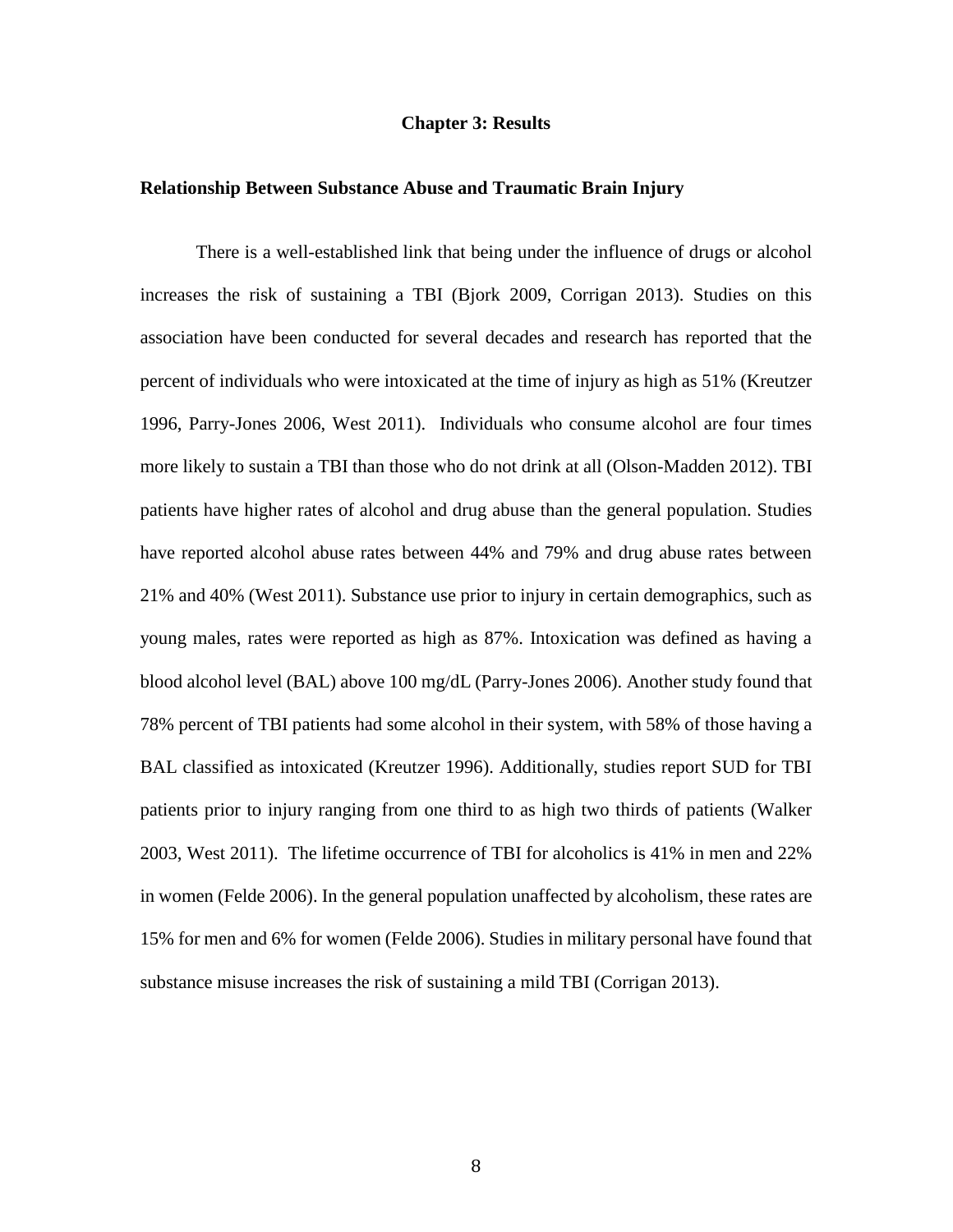#### **Substance Abuse Disorders Affect Recovery After TBI**

Substance use has a significant impact on both injury severity and recovery. Immediately after injury, TBI patients who are under the influence of drugs or alcohol typically have more severe injuries as indicated by coma ratings and neuropsychological measures (Walker 2003, West 2011). Drug use causes permanent changes to cerebral blood flow that can alone cause neural damage, and compounds the effects of TBI (Walker 2003). It has been found that these patients have more brain tissue atrophy than those not under the influence, which is important to cognitive outcome (West 2011). Alcohol and drug use has also been found to significantly increase the length of hospital stay (West 2011). In addition to injury severity this is in part due to the increased risk of sepsis, pneumonia, and organ failure (West 2011). Another study of veterans found that those with a history of SUD have higher rates of hospitalization after TBI when those without SUD (Corrigan 1995, Parry-Jones 2006). Comorbid occurrences of TBI and SUD are associated with poorer outcomes in both cases where the alcohol use is pre-injury or post-injury (Corrigan 1995, Olson-Madden 2012, Parry-Jones 2006).

Substance abuse slows recovery from injury and increases the chance of continuing to abuse drugs or alcohol after injury (Bjork 2009). SUD in combination with TBI is associated with a greater risk of reinjury, psychosocial dysfunction and psychiatric disorders (Olson-Madden 2012). A study by Felde, et al., showed that TBI patients with the comorbid occurrence of SUD had higher rates of depressive symptoms and were more likely to attempt suicide (Felde 2006). TBI patients that use drugs and alcohol are less likely to participate in rehabilitation after they are released from the hospital (West 2011).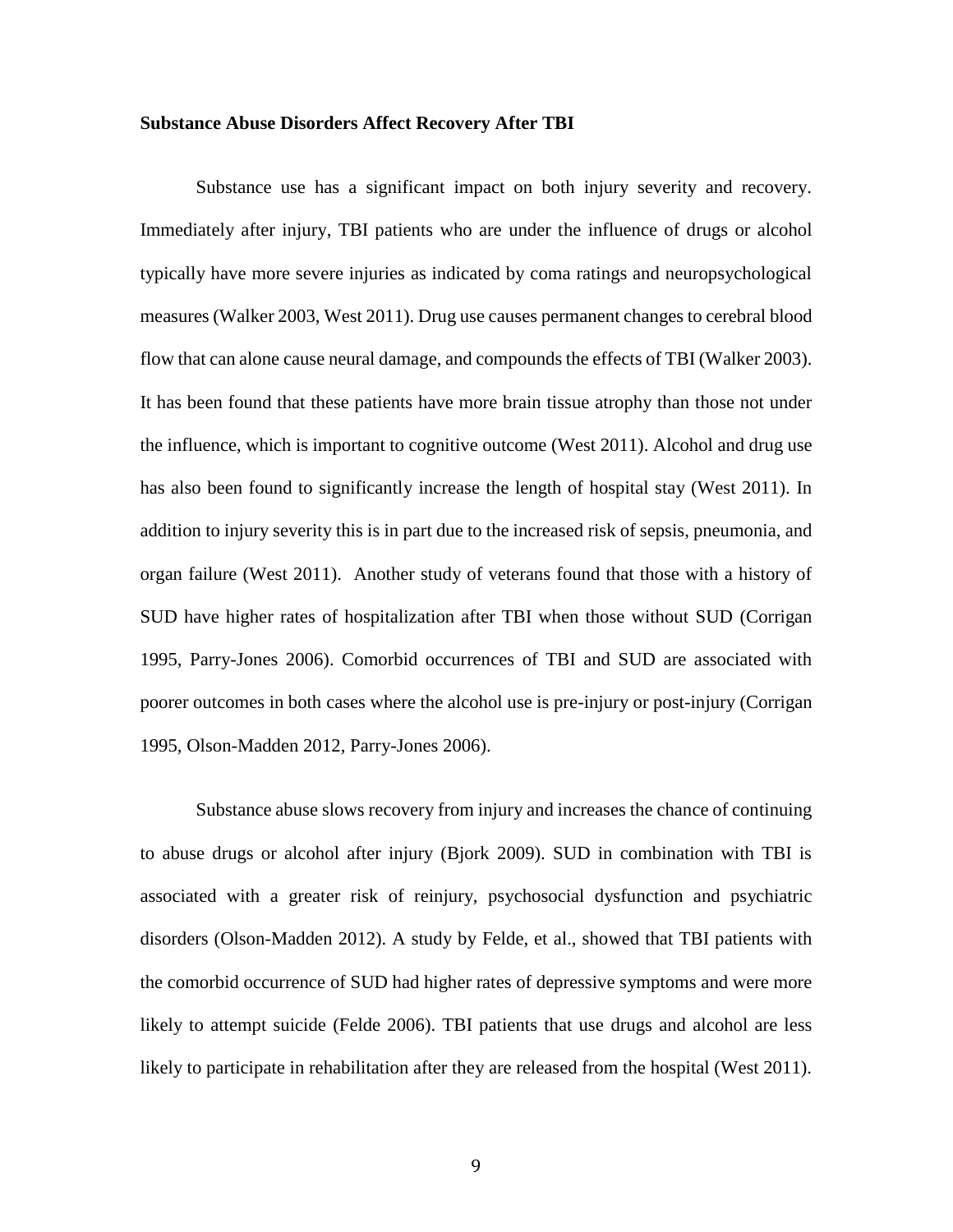Substance abuse in TBI patients is associated with increased risk of death (Fazel 2014).

It is difficult to detect substance use in TBI patients because of the overlap of symptoms and impact on cognitive function immediately after injury (West 2011). Long term, TBI and substance use have similar effects on cognitive function, mood and disinhibition, as well (West 2011). Little work has been done on how to differentiate symptoms due to TBI versus symptoms due to substance use (West 2011). Some methods have been developed to diagnosis substance use in patients with TBI (West 2011). Several scales have been evaluated with little success in the TBI population (West 2011). Tested scales include the Brief Michigan Alcoholism Screening Test (BMAST), the Substance Abuse Subtle Screening Inventory (SASSI), CAGE, and structured psychiatric interviews; few have been evaluated for their effectiveness with this population (West 2011).

#### **Relationship Between Traumatic Brain Injury and Substance Abuse**

Some research has suggested that sustaining a brain injury increases the likelihood of developing addiction or relapsing compared to the general population but this relationship is not as well understood or established (Bjork 2009, Fazel 2014, West 2011). Little information is available about whether an injury increases the risk for substance abuse in those with no previous history (Bjork 2012). Research indicates that drug and alcohol use typically decreases immediately after injury (Corrigan 1998, West 2011). This is likely due to hospitalization or physical barriers that restrict access to alcohol or drugs (Corrigan 1998, West 2011). Drug and alcohol use begins to increase over time as the patient recovers and physical barriers are eliminated or decreased (Corrigan 1998). One year after injury, as many as 50% of TBI patients participate in substance abuse (West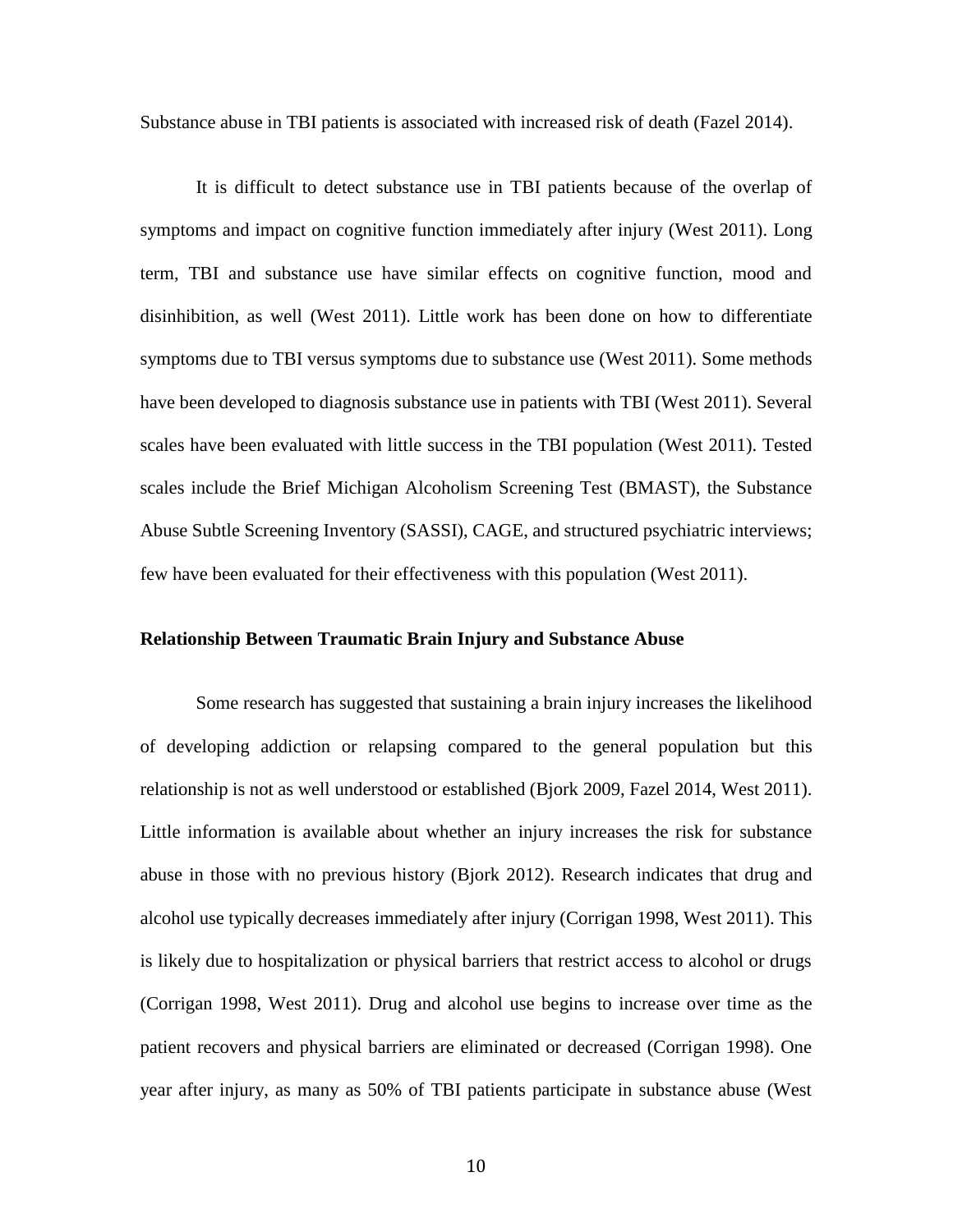2011). A study in prison inmates who needed treatment for substance abuse, 68% of them reported having sustained a TBI (Walker 2001). Another large study (n=7,000) of patients being treated for SUD found that 31% of individuals had a head injury that resulted in loss of consciousness (Walker 2007).

Research indicates that brain injuries increase an individuals' propensity for drug and alcohol abuse (Kreutzer 1996, Walker 2003). In a study that compared individuals with no brain injuries to those with one or more they found that the TBI group had higher rates of both alcohol and marijuana use (Walker 2003). Marijuana has been reported as the most commonly abused drug by TBI patients (Taylor 2003). In a study of military personnel, they found that the danger of alcohol dependence was increased for as long as 6 months after sustaining a mild TBI (Staff 2013). It has also been demonstrated that those who suffered a mild TBI as a child were significant more likely to show some signs of SUD as adolescents (Corrigan 2013).

Several studies found that alcohol use increased post-injury (Bogner 2001, Kreutzer 1996). In one survey, more than half of individuals who were classified as moderate to heavy drinkers after injury returned to pre-injury drinking habits within one year after their accident. (Kreutzer 1996). Other studies also report that drinking increases over time after injury and typically returns to pre-injury drinking patterns (Sparadeo 1989). Some work suggests that after TBI the severity of substance abuse increases. One study in an adult population used the clinical rated substance abuse problem scale (MN-SAPS) and selfrated modified Michigan alcohol-drug screening (MAST-AD). They found an increase in the severity of substance abuse (Felde 2006).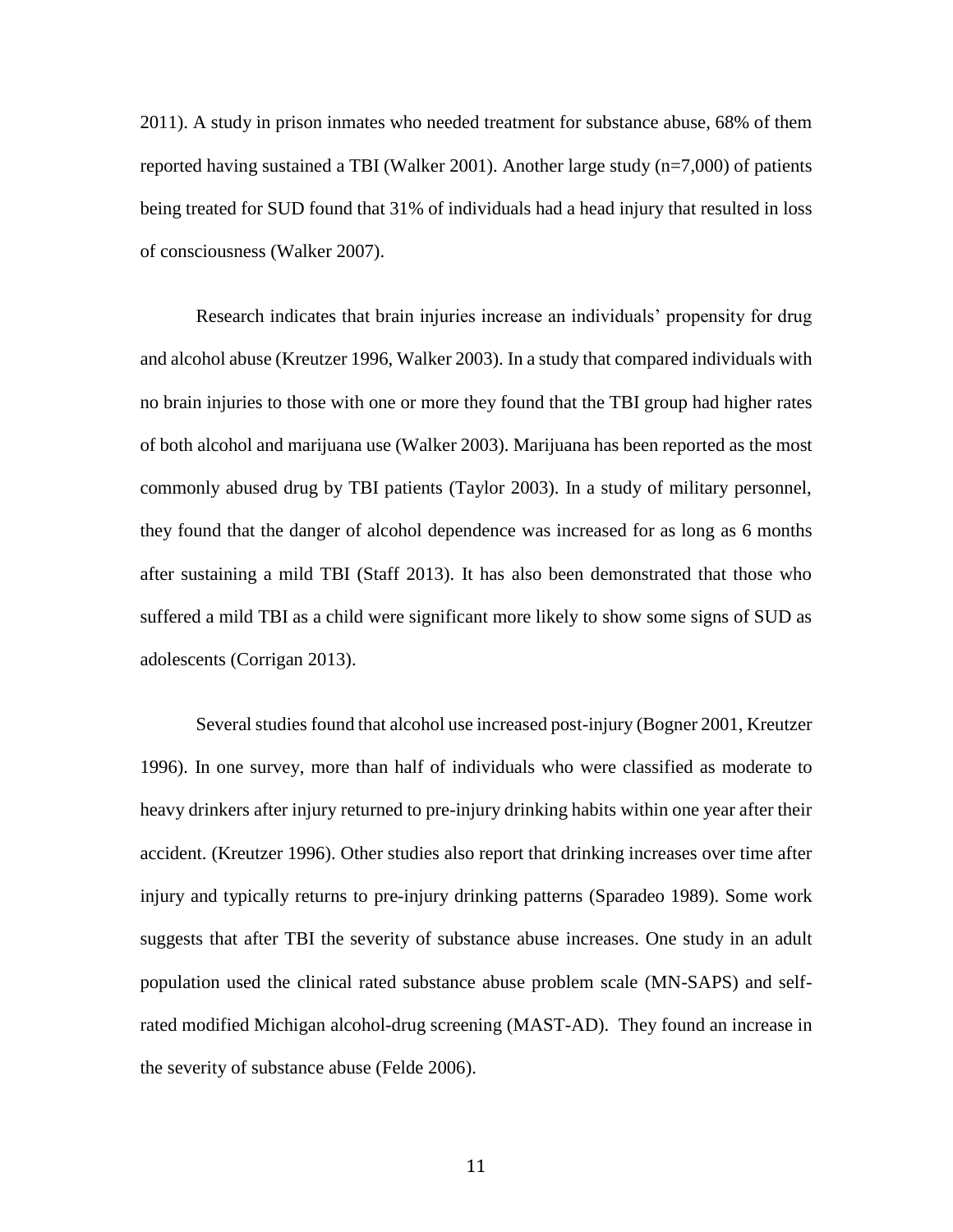### **Biochemical and Structural Evidence For Traumatic Brain Injury Increasing the Risk of Substance Abuse Disorder**

There are some structural and chemical changes in the brain that occur after TBI that account for increased risk for substance abuse (Bjork 2009). One such change is damage to the orbitofrontal cortex that can result in an organic personality disorder which is associated with a higher risk of substance abuse (Bjork 2009). Frontal lobe dysfunction has been linked to increased risk of SUD (Walker 2003). Damage to this area of the brain is also associated with apathy, impulse control issues, depression and reduced problem solving abilities (Walker 2003). All of these are characteristics that are associated with an increased risk for drug and alcohol use (Walker 2003). While the direct link of brain injuries effect on SUD is not clear, evidence suggests that TBI results in damage to the brain that increase risk factors for SUD.

## **Challenges in Studying Traumatic Brain Injury's effects on Substance Abuse Disorder**

It has been noted that there is a deficit in our understanding of post injury substance use. There are few studies that report drug and alcohol use in TBI patients in the first two years after injury and even fewer studies examine use in TBI patients after 3 years (Kreutzer 1996, Ponsford 2007). The studies that do exist often only examine small, localized populations (Kreutzer 1996). It is difficult to determine if drug and alcohol risk increases because there is such a high proportion of the TBI population that had histories of SUD prior to injury (Graham 2008).

Another difficulty in determining if TBI increases the likelihood for SUD is the way TBI is classified. For many patients, the physician determines the severity of the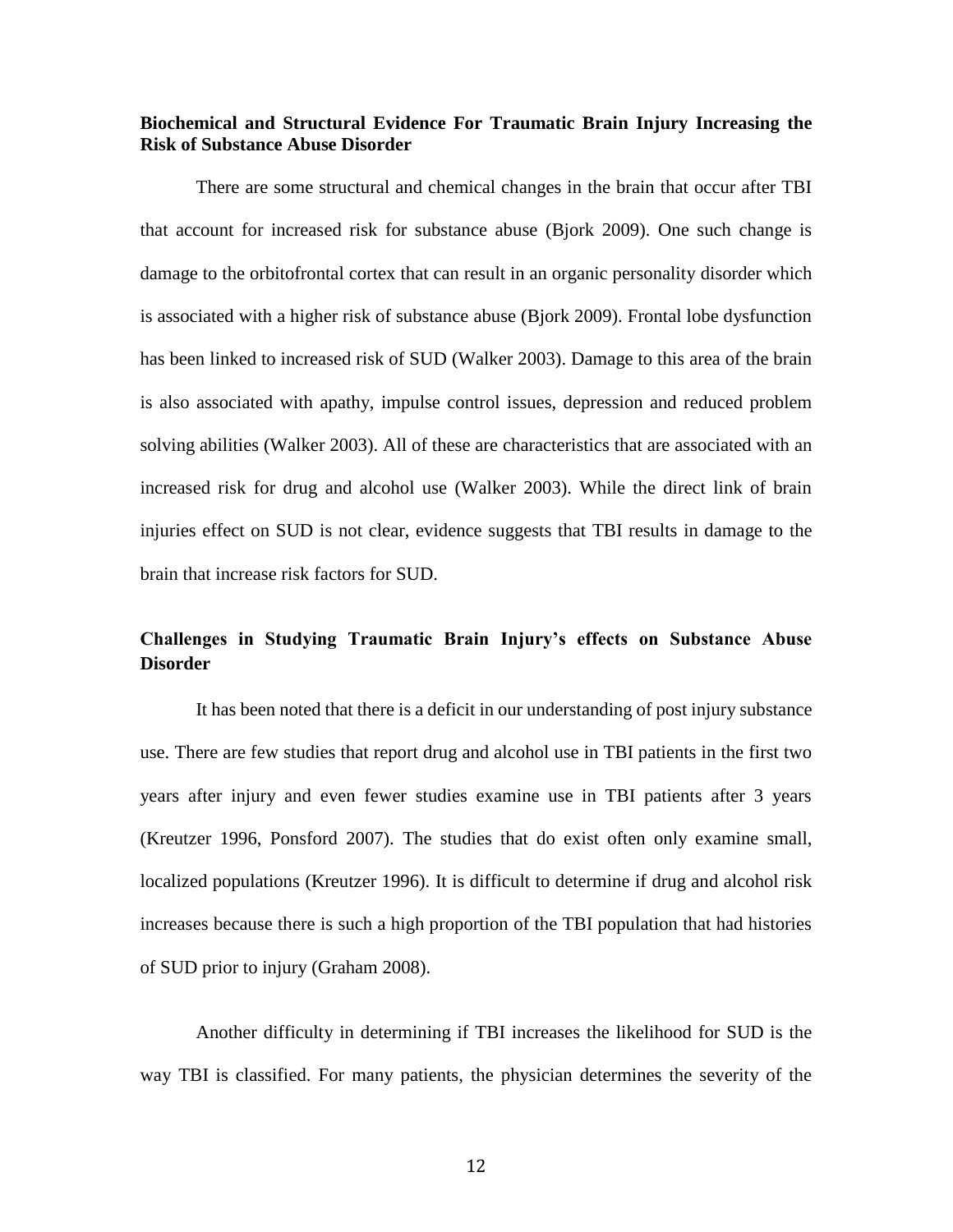injury, and sometimes the injury itself subjectively (Bjork 2009). Also substance abuse rates prior to illness are so high that it can be hard for the physician to determine what aspects of the neurological symptoms are due to the injury and which are due to the SUD (Bjork 2009). Substance abuse and TBI present clinically in very similar ways. They both affect cognitive function, motor function and disinhibition (West 2011).

Very little work has been published about how to address addiction problems in the TBI populations that have co-occurring physical and cognitive deficits that might impair the effectiveness of traditional drug treatment. However, treatment options developed for other cognitively impaired groups may provide guidance for developing better therapies for TBI patients who also suffer from SUD.

#### **Treating SUD in the TBI Population**

Treating substance abuse disorders has important implications for reducing the risk of secondary injury, decreasing mortality and reducing health care cost for patients with SUD (West 2009, West 2011). It also helps to improve the patients overall health and quality of life (Walker 2003). Successful treatment for SUD also has a significant impact on crime rates and costs related to crime (West 2009, West 2011). However, barriers exist for TBI patients to obtain treatment for SUD (West 2009, West 2011). The number of TBI patients in SUD treatment is relatively low compared to the proportion of individuals with TBI that are suffering from SUD (West 2009, West 2011). Personal physical barriers, as well as barriers in program accessibility are the most common causes for TBI patients not receiving treatment for their SUD (West 2009, West 2011). Service denials to SUD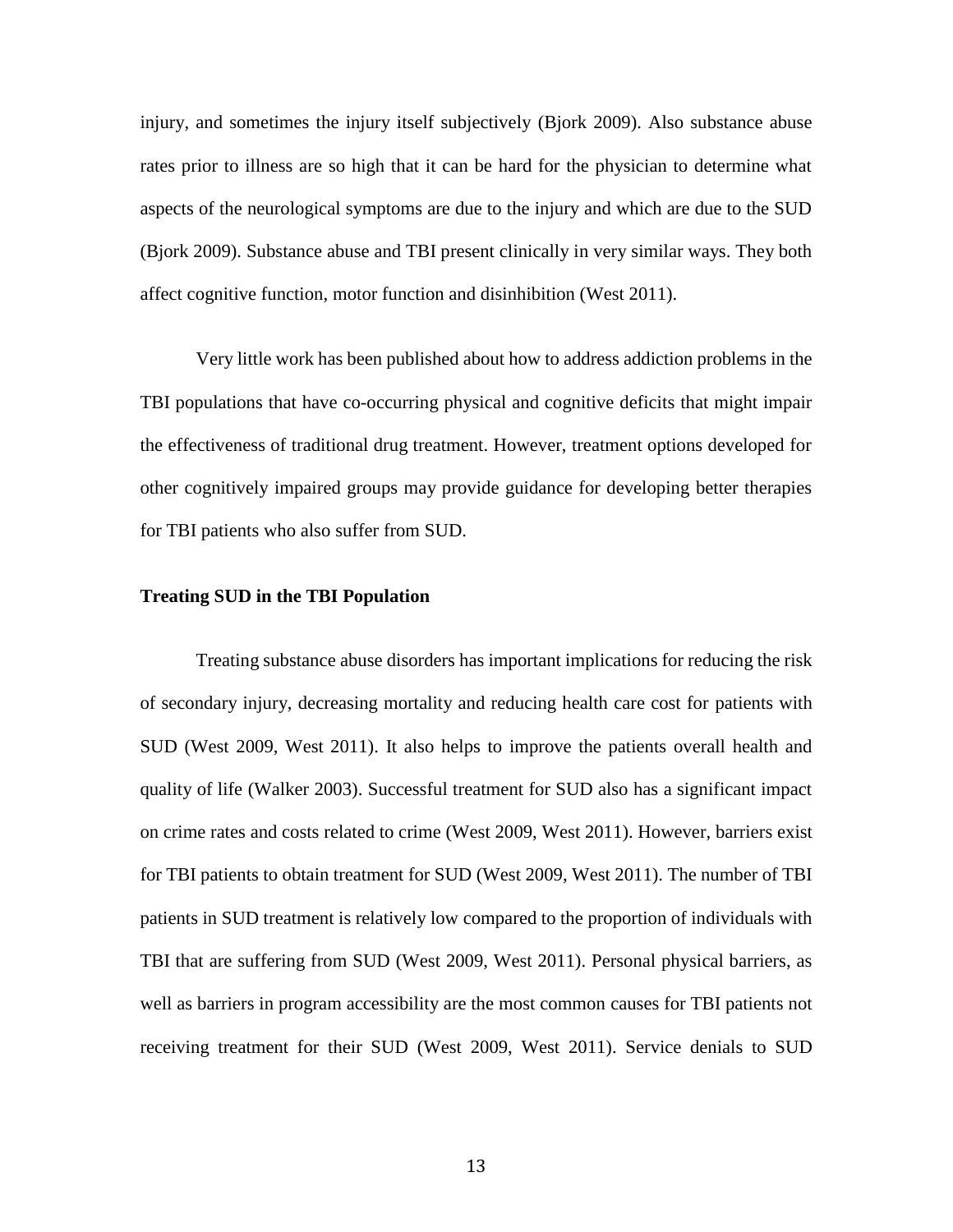treatment programs for individuals with TBI that try to gain admittance typically range from 42% to 68% of requests (West 2009, West 2011).

#### **Reducing Treatment Barriers**

The first step to improving the treatment of SUD in TBI patients is actually getting them to treatment in the first place. Physical barriers are one consideration that prevents those with physical impairments resulting from their brain injury from participating in programs (West 2011). Patients are sometimes denied access to a program when they apply because of physical and institutional barriers, rather than working around those barriers (West 2011). Treatment providers should keep this in mind when planning programs and take steps to reduce physical barriers whenever possible. Speaking to patients about perceived barriers might also be helpful.

#### **Public Health Interventions Prior to Injury**

Due to the link between substance use and the risk of sustaining a TBI (Bjork 2009, Corrigan 2013), it is important to address substance use in all individuals before they sustain a brain injury. Additionally, because TBI can increase the risk of developing a SUD it is advantageous to work to prevent TBI. Currently there are no pharmacological treatments for TBI (Agoston 2012). The primary tool for treating TBI is primary prevention (Binder 2005). Educating people in order to prevent injury is the best method available (Binder 2005). Wearing helmets while riding a bike or motorcycle is one example of a preventative measure for TBI. Educating patients about other behaviors that can lead to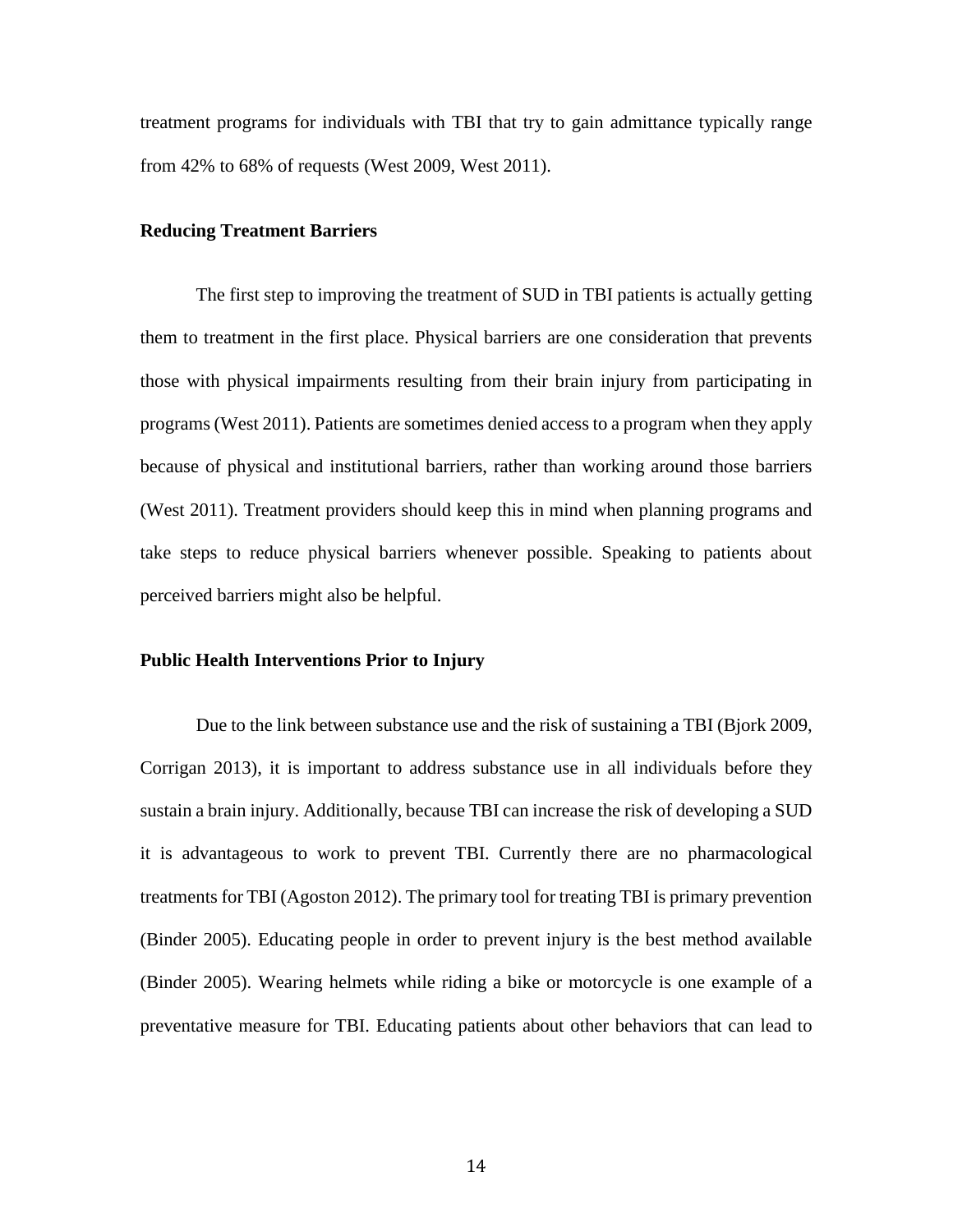TBIs, such as violence, falls and car accidents, and what they can do to mitigate the risk of sustaining an injury is key in the defense against TBI (Binder 2005).

#### **Treatment Strategies for Substance Use Disorders**

Many treatment strategies have been proposed for the addressing substance use disorders in brain-injured individuals. However, little work has been done to address the efficacy of specific treatments for TBI patients. Of the work that has been done, evidence suggests that traditional treatment strategies may be less effective in TBI patients. The research suggest that substance use treatment should be adapted for this unique population that often demonstrates impairments in multiple domains, including cognitive, emotional and behavioral deficits following injury (Graham 2008). Using community based, multifaceted treatment options may also be beneficial (Graham 2008).

#### **Addressing Patient Retention in Treatment Programs**

One aspect of treating SUD in the brain-injured population is addressing patient retention, which is a major barrier for successful treatment. TBI patients have significantly higher dropout rates compared to patients that do not have a brain injury (Graham 2008). These patients are also more likely to miss appointments (Graham 2008). Several studies have looked at addressing this issue for TBI patients in SUD programs (Graham 2008). A study by Corrigan et al., compared several methods to help improve retention in TBI populations (Corrigan 2007). Patients were either provided with a financial incentive, or barrier reduction and these methods were compared to a control group (Corrigan 2007). Financial incentive was a gift card given for perfect attendance during the first month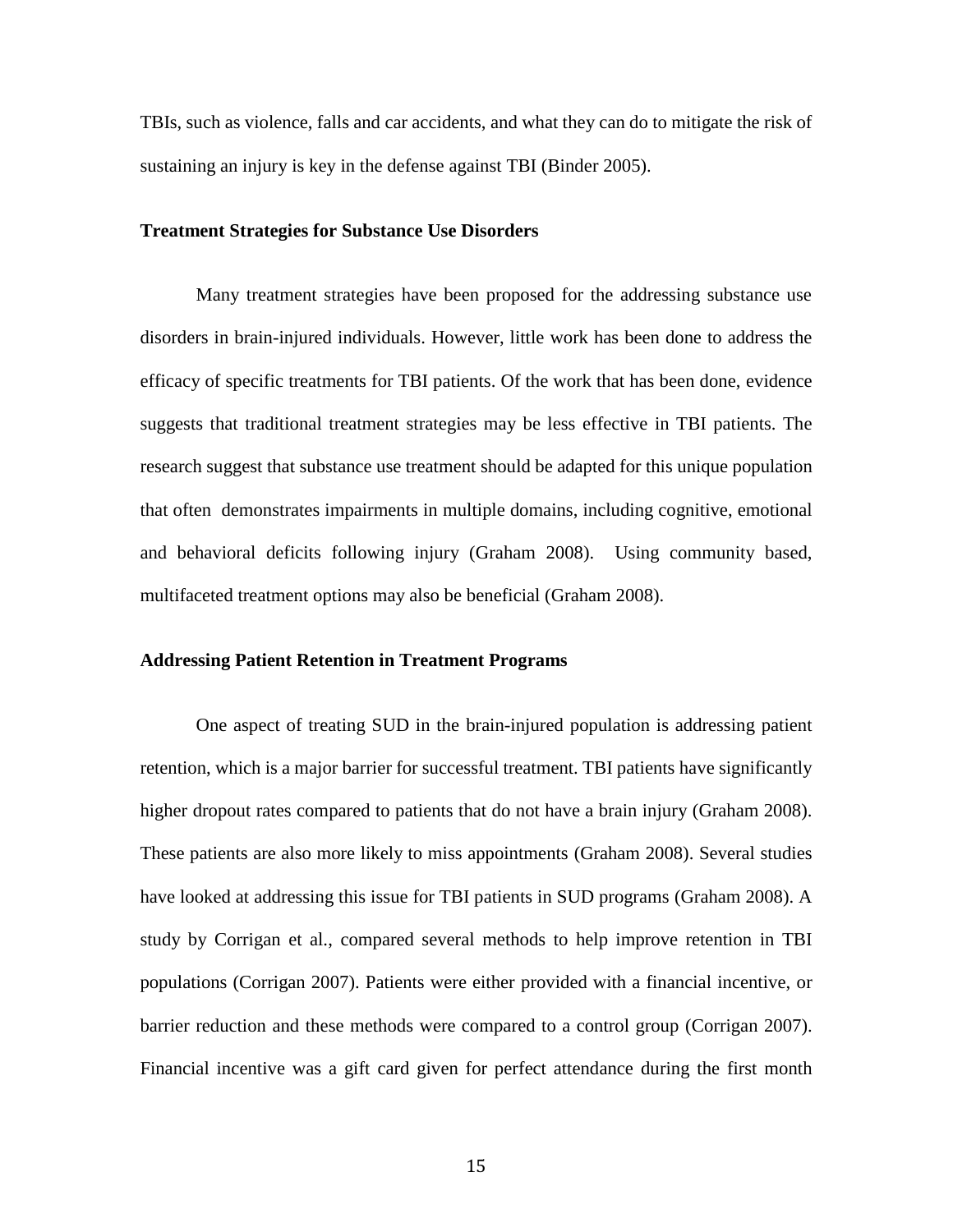(Corrigan 2007). Barrier reduction including providing patients with extra attention and help to promote their attendance (Corrigan 2007). Techniques such as calling patients to remind them of appointments, helping with transportation or childcare were used in this group (Corrigan 2007). For the attention control group patients were only given the time and location of the next session (Corrigan 2007). There was no follow up or incentives with this group (Corrigan 2007). It was determined that the financial incentive was most effective to increase patient attendance at sessions during the first month (Corrigan 2007). However, only 50 percent of patients in this group and in the barrier reduction finished the entire treatment program (Corrigan 2007). These groups were more likely to finish treatment than those in the attention control group, who were 3 times more likely to not complete the entire duration of treatment (Corrigan 2007). While patients receiving financial incentives early in treatment still dropped out of treatment at a high rate, they were significantly more likely to complete the program than those that were not provided an incentive (Corrigan 2007). Working to reduce treatment barriers also provided an increase in successful completion of a treatment program (Corrigan 2007).

In a separate study by Corrigan, financial incentive was again compared to barrier reduction and a control condition (Corrigan, 2005). However, they also compared these methods to motivational interviewing (Corrigan, 2005). The percentage of patients that signed treatment plans within 30 days was the outcome measure (Corrigan, 2005). Finical incentive was again found to be most effective, with 83% of patients signing treatment plans (Corrigan, 2005). Barrier reduction was the second most effective with 74% of patients signing treatment plans (Corrigan, 2005). Finical incentive and barrier reduction were also the most effective in improving patient attendance (Corrigan, 2005). For those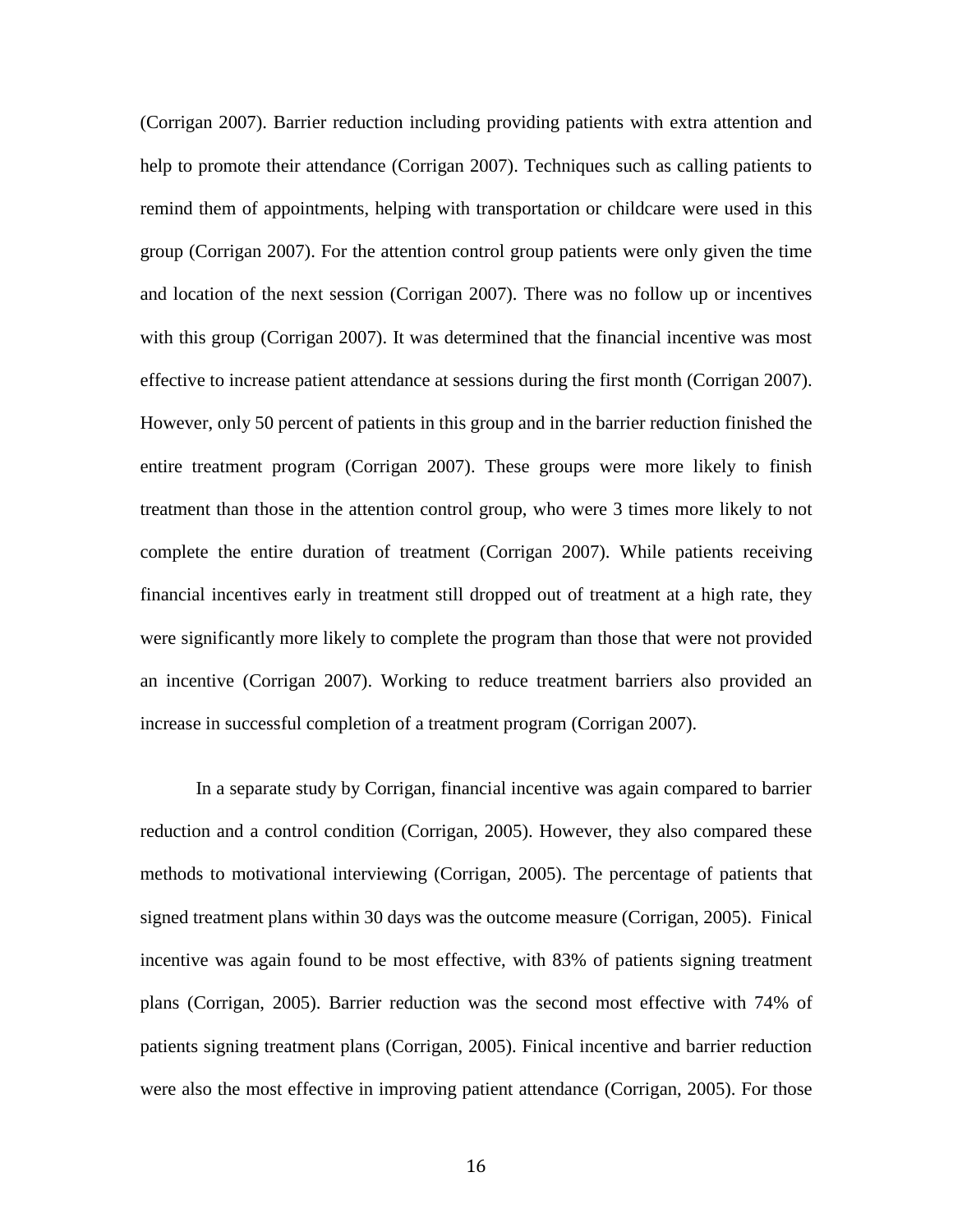provided a financial incentive only 40% missed visits (Corrigan, 2005). In the barrier reduction group 42% missed one or more visits (Corrigan, 2005). Motivational interviewing improved patient attendance as well when compared to the control group (Corrigan, 2005). 57% of those in the motivational interviewing group missed an appointment versus 64% on the control group (Corrigan, 2005).

An additional approach to improving treatment program retention involved providing TBI patients in SUD treatment with a case manager (Heinemann 2004). In outpatient treatment programs, case managers are an important aspect of a successful treatment program (Sparadeo, 1992). They have commonly been employed in substance abuse treatment programs (Heinemann 2004). Literature suggests that they improve program retention (Heinemann, 2004). A study by Heinemann et al. that examined the use of case management in SUD treatment for individuals with TBI in two different case management SUD programs (Heinemann, 2004). One program using case management found 59% percent retention and in the other case management program 43% remained in the program (Heinemann 2004). This compared unfavorably to the control program that had 79% retention (Heinemann 2004). The study sited differences in demographics between the groups as a possible cause for these results (Heinemann, 2004). Other programs have demonstrated more success with case management (Corrigan, 1995; Ford, 1995). More research is needed to determine the effectiveness of the case management approach (Heinemann, 2004).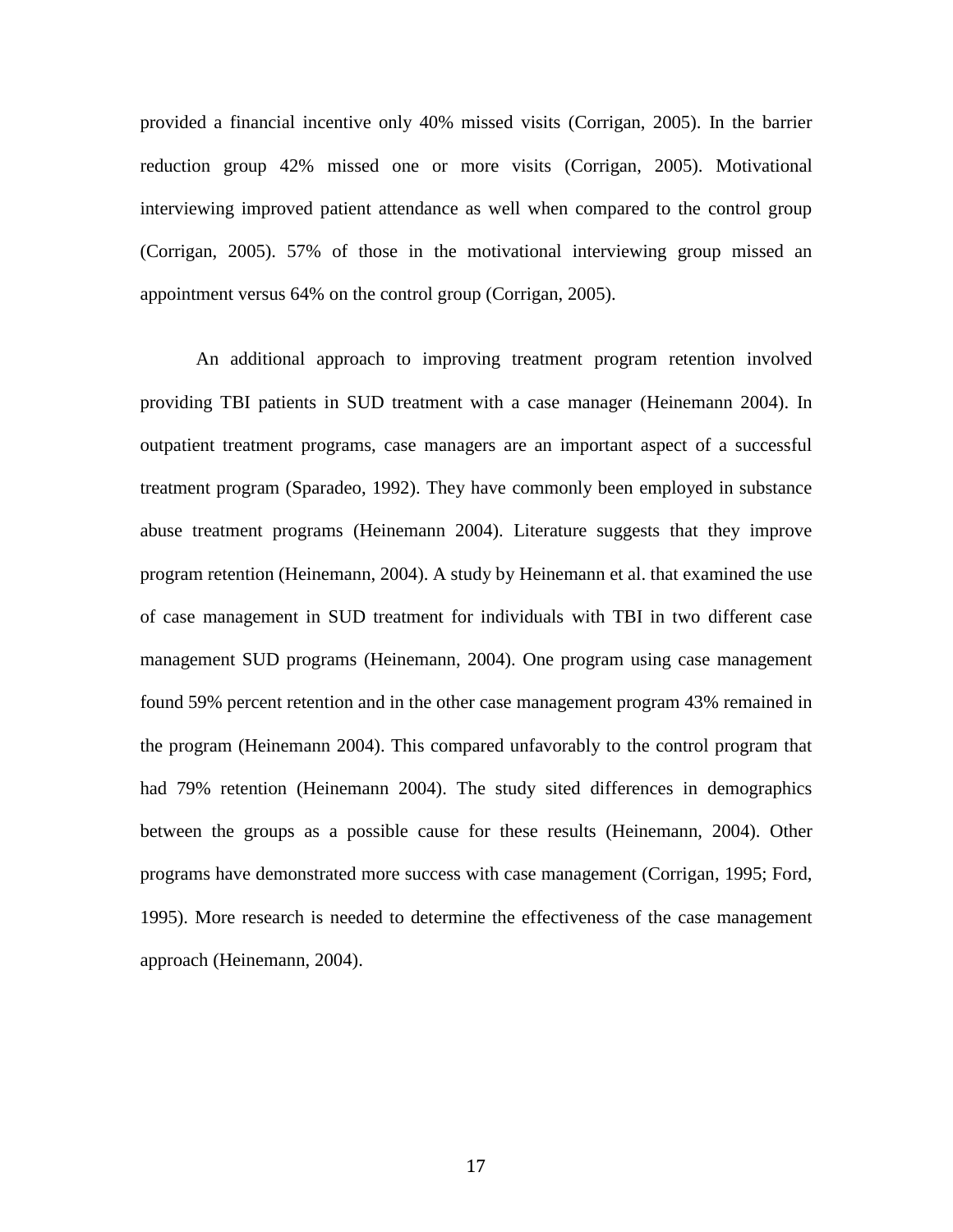#### **Chapter 4: Discussion**

#### **Approaches for Improving Program Effectiveness**

Now that we have reviewed the existing body of literature examining associations between TBI and SUD, we will build upon this knowledge to determine literature-based recommendations for the treatment of SUD in patients with TBI. These recommendations incorporate suggestions from the small body of treatment literature previously examined. We also use research from other groups demonstrating cognitive impairments to identify ways to improve SUD treatment for TBI patients.

#### **Peer Mentorship Programs**

Program retention is not the only aspect of SUD treatment that should be addressed to improve the quality of SUD treatment for TBI patients. A small body of research has examined how to individualize treatment for brain-injured patients. One approach involved pairing patients with a history of TBI with individuals who recently sustained a brain injury. The mentor TBI patient was to share resource information, provide emotional support and advocacy skills for the newly injured individual. Participants were then surveyed to determine their sense of empowerment, degree of knowledge, degree of family support, quality of life, and coping mechanisms for sadness, anger and anxiety. In many of the above-referenced categories, patients reported benefits from participation in the program. 82% reported an improved sense of empowerment, 53% reported improved coping with sadness, 82% reported improved knowledge of TBI and 54% reported improved quality of life. In other categories the program was less successful. Only 18% of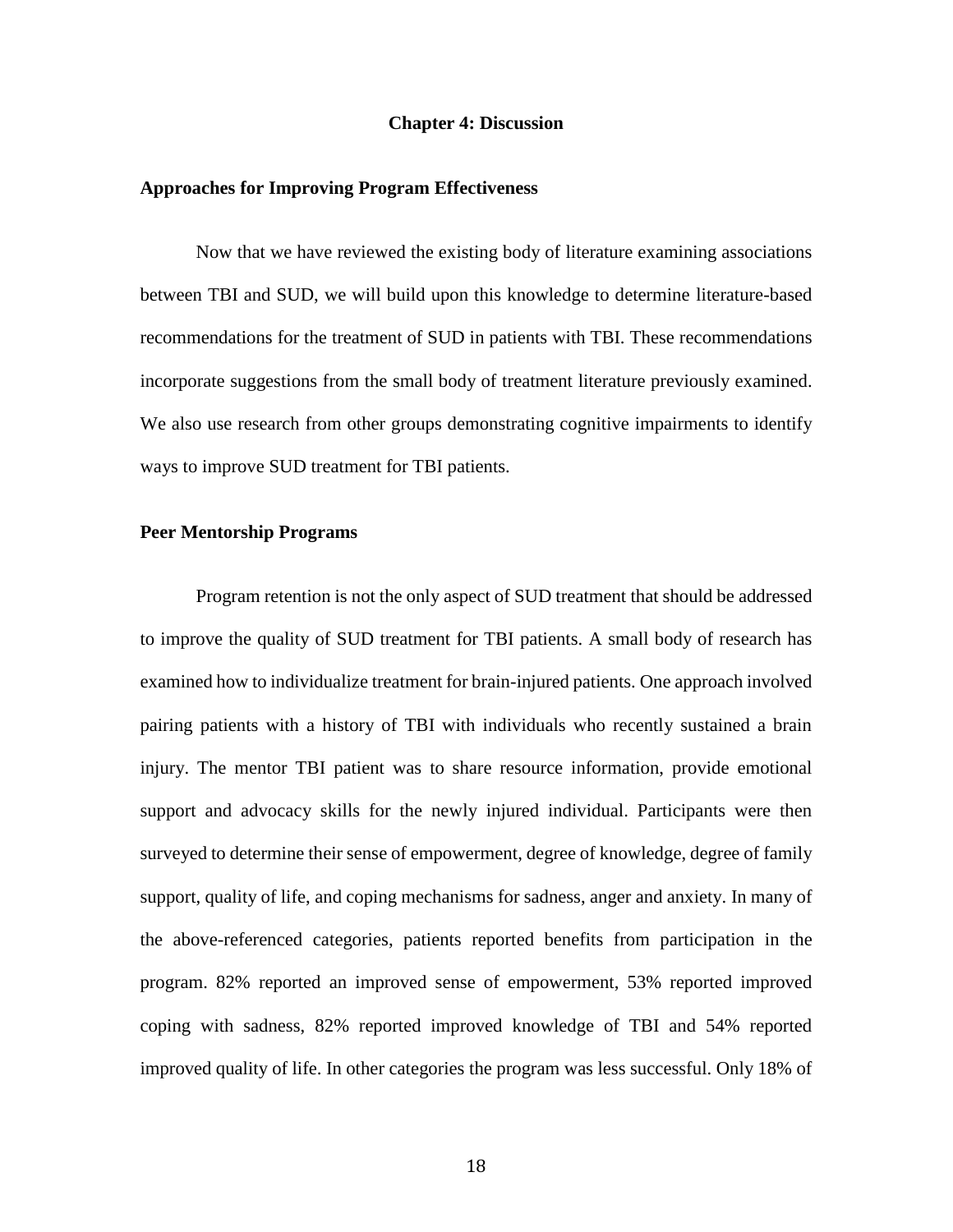participants reported an improvement in family support and 36% reported improved coping with anxiety (Hibbard 2002).

#### **Community Based Treatment Programs**

Another treatment approach that was evaluated for addressing substance use in TBI patients focused on community inclusion. Hensold, et al., illustrates an example of this approach. This study combined group and individual counseling sessions. The purpose of these sessions was to educate patients and promote self-monitoring. Patients were then rewarded for successful execution of self-monitoring of drug and alcohol use. The outcomes measured were job status, housing status, awareness, independence and productive activities. Improvements were seen in all areas except job status. Independence was the area of greatest improvement for participants. A major weakness of this study failure to measure rates of drug and alcohol consumption before and after treatment (Hensold, 1997).

#### **Adapting to Accommodate Patient Comorbidities**

Another interesting study utilizing a community-based approach to treating substance use compared the difference between TBI patients and patients without TBIs. The study found that TBI patients had higher comorbidity rates for certain disorders such as depression, schizophrenia, anxiety and psychosis. In this study 25% of the patients also suffered from psychological disorders, while none of the patients without a TBI had a personality disorder. Comorbidities increased with the number of past TBIs sustained. The younger the age of patient when the TBI occurred, the greater the risk of sustaining a TBI.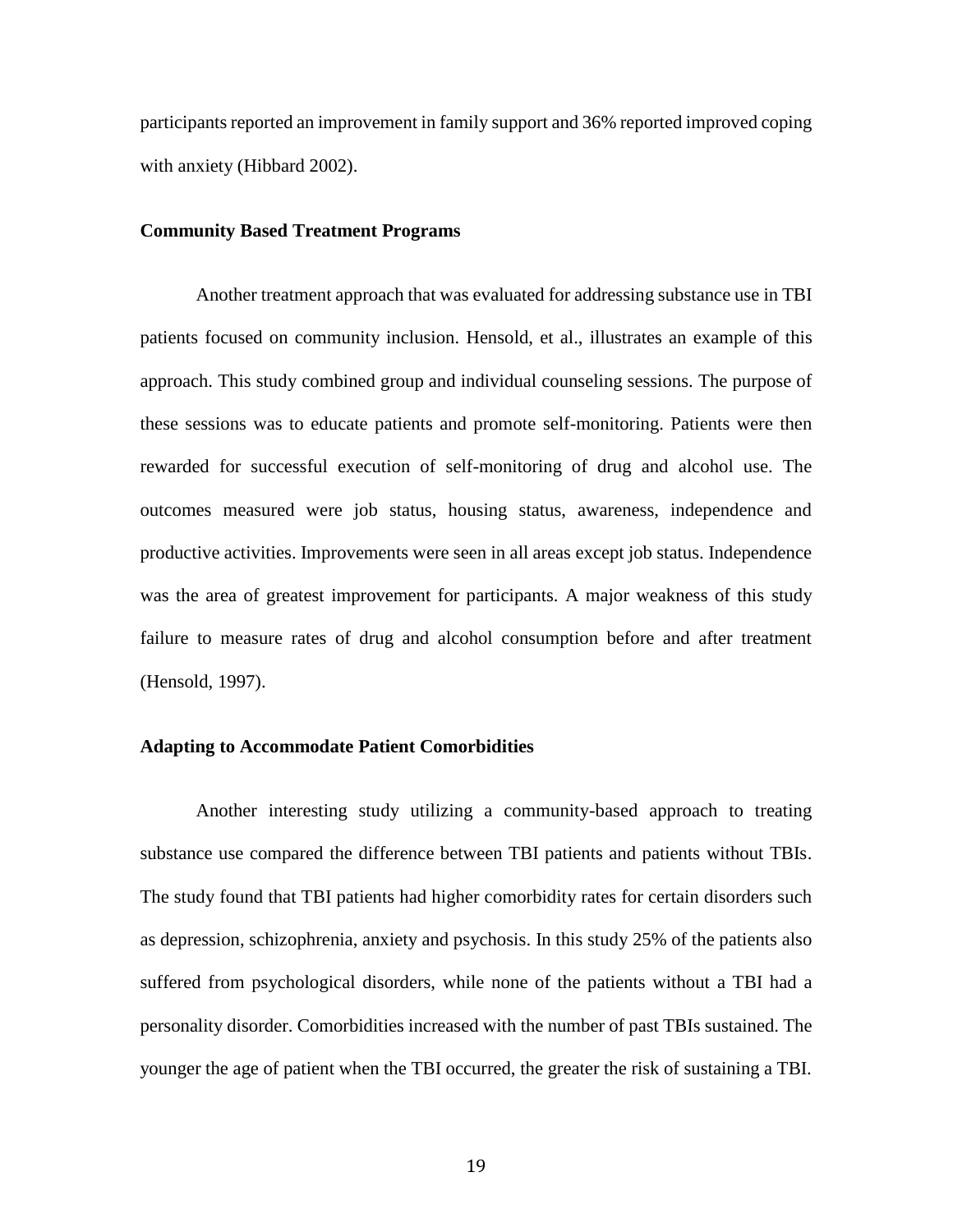These comorbidities required extra intervention of pharmacological treatments in order to improve addiction treatment. We will further discuss comorbidities later in this paper (Corrigan, 2008).

#### **Motivational Interviewing**

Motivational interviewing and motivational counseling are techniques that have been shown to promote abstinence after TBI (Olson-Madden, 2012). In motivational interviewing the patient is counseled to understand the risks and consequence of continued substance use, with the ultimate goal of discouraging further use (Miller, 1991). Motivational interviewing has been shown to be a good short-term intervention for alcohol abuse, but should be combined with other long-term techniques for sustained abstinence (Morgenstern, 2007). Even a single session of motivational interviewing has been shown to be beneficial (Miller, 1991). Studies have shown a decrease in drug and alcohol consumption, as well as improving a desire to change behavior with a single session of motivational interviewing (Miller, 1991). In general, motivational interviewing is most effective when used in combination with other tools (such as cognitive-behavior therapy, pharmacological interventions, etc.), early in treatment (Bombardier, 1999; Hettema, 2005). Some of these additional tools will be discussed below.

#### **Cognitive-behavioral Therapy**

One approach that can be used in combination with motivational interviewing is cognitive behavioral therapy. Cognitive-behavioral therapy (CBT focuses on changing thought patterns in order to change behavior. This approach is centered on individual goals,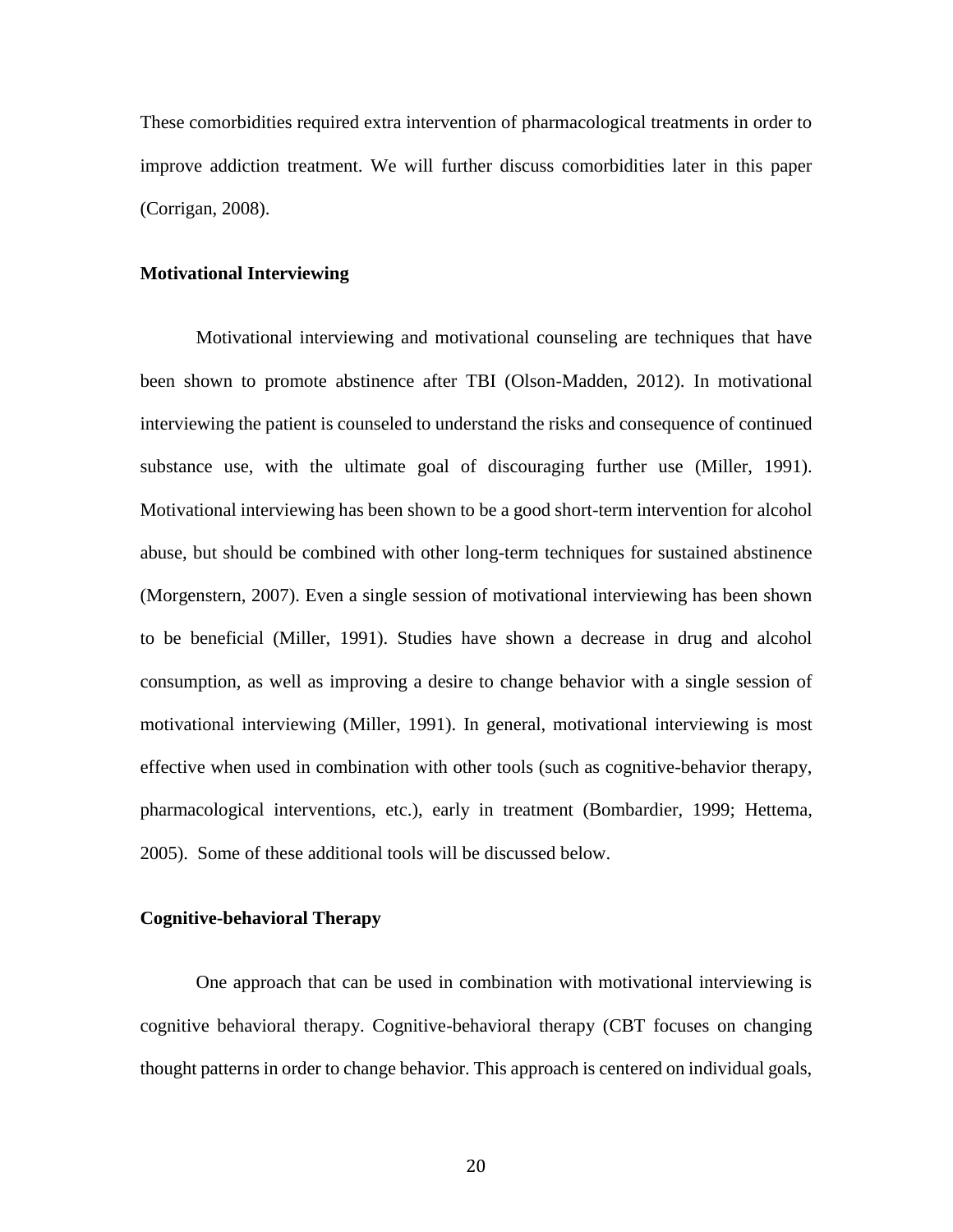so it is specifically tailored to individual needs. This is ideal for the unique problems each TBI patient faces (Corrigan, 2013). However it is also important that a patient has adequate cognitive functioning to participate in and fully benefit from CBT (Aharonovich 2003). Therefore, proper evaluation of a patient's cognitive function before beginning cognitivebehavioral therapy is important to the success of this therapy approach. Combining medication with cognitive behavioral therapy is another strategy to improve the effectiveness of this type of treatment. It has been shown that medications can help improve the effects of therapy compared to therapy alone for substance use (Corrigan, 2013). Naltrexone, Acamprosate and Disulfiram have been approved by the FDA as being affect for use in treating SUD (Corrigan 2013).

#### **Best Practices for SUD Treatment in the Brain Injured Population**

Of the small body of literature that does exist some conclusions have been drawn regarding how to improve the treatment of substance use for the brain injured population. Due to the cost and availability, community based programs are usually most accessible and affordable. Motivational interviewing can be an effective intervention when combined with other treatment options, and skill-based interventions appear to be more successful than motivational interviewing. Additionally, financial incentives have proven successful in improving program attendance and retention, and reducing barriers for patients (i.e., providing transportation, child care, etc.) is also helpful, but to a lesser extension than incentives. The use of peer support and mentoring has been shown to be helpful in aiding patients recover from SUD. Finally, group and individual counseling can both be important components of successful therapy, even in an outpatient setting (Graham 2008). Using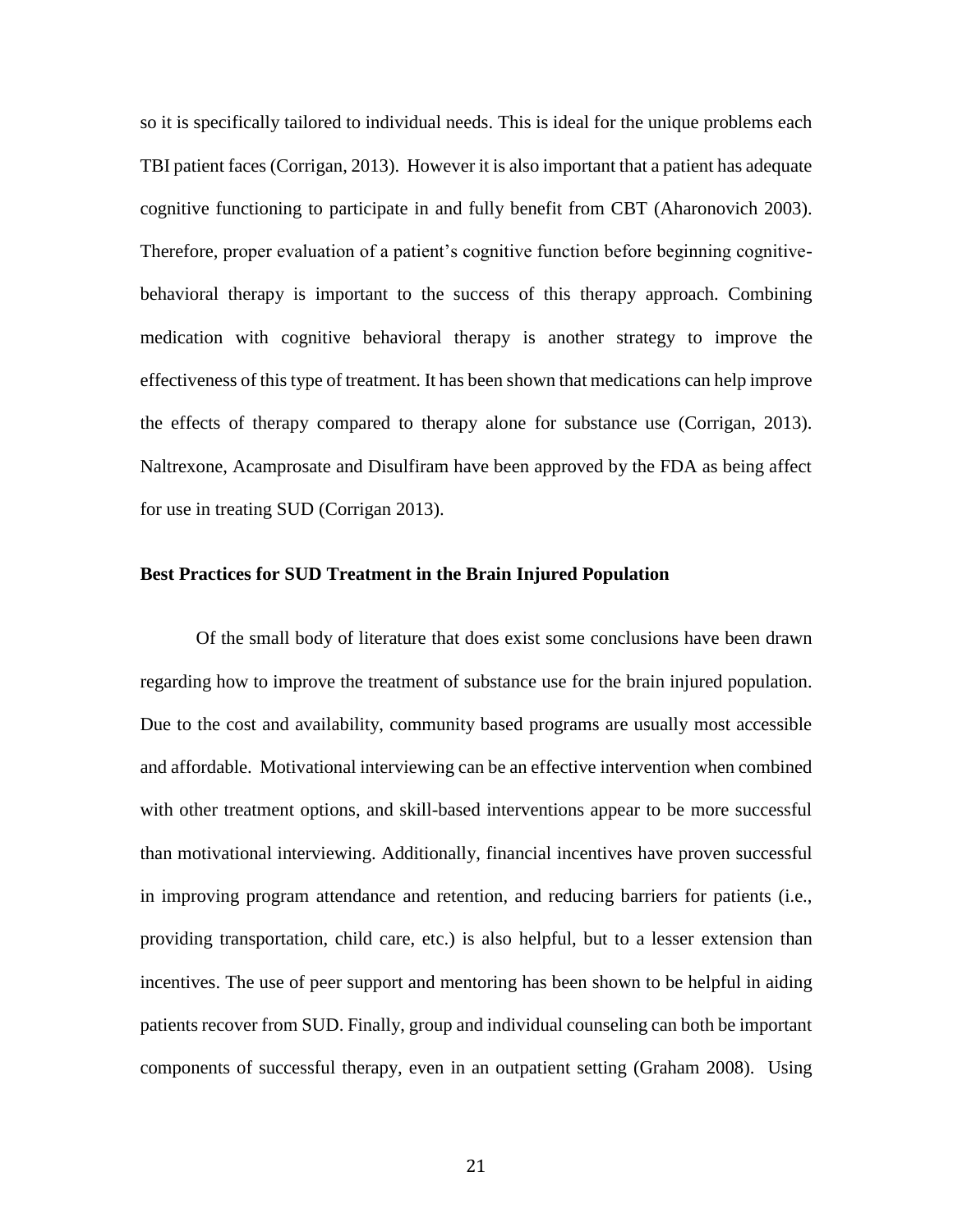these best practices in various combinations would allow for treatment providers to tailor a program to meet individual needs. For example, providing outpatient group and individual therapy and adding a mentoring aspect between the participants could be easily implemented. Adding a financial incentive to promote patient attendance to at these sessions, as well as interventions to reduce barriers, could also be incorporated.

#### **Lessons From Other Patient Populations in Substance Abuse Treatment Programs**

In addition to using the knowledge gained from the small body of literature for treatment of SUD in TBI patients, it might be useful to examine how other psychological therapies have been adapted for TBI patients and borrow best practices from these strategies. General recommendations for cognitive behavioral therapy for treating braininjured patients include using various forms of reinforcement during therapy sessions. Verbal reinforcements in therapy sessions improved behavior change (Coetzer, 2014). In TBI patients, it was also observed that monetary reinforcement improved attendance. Simplicity, consistency, and repetition are also recommended adaptations for cognitive behavioral therapy (CBT) for TBI patients.

#### **Anxiety Therapy in TBI Patients**

Some recommendations have been made for improving anxiety therapy for TBI patients that may also be applied to treatment of SUD in the TBI population. Again, increasing repetition of information or increased practice of strategies help compensate for cognitive deficits. Increasing the duration of treatment, along with increased follow up after treatment ends may improve response to treatment and maintenance of outcomes. It is also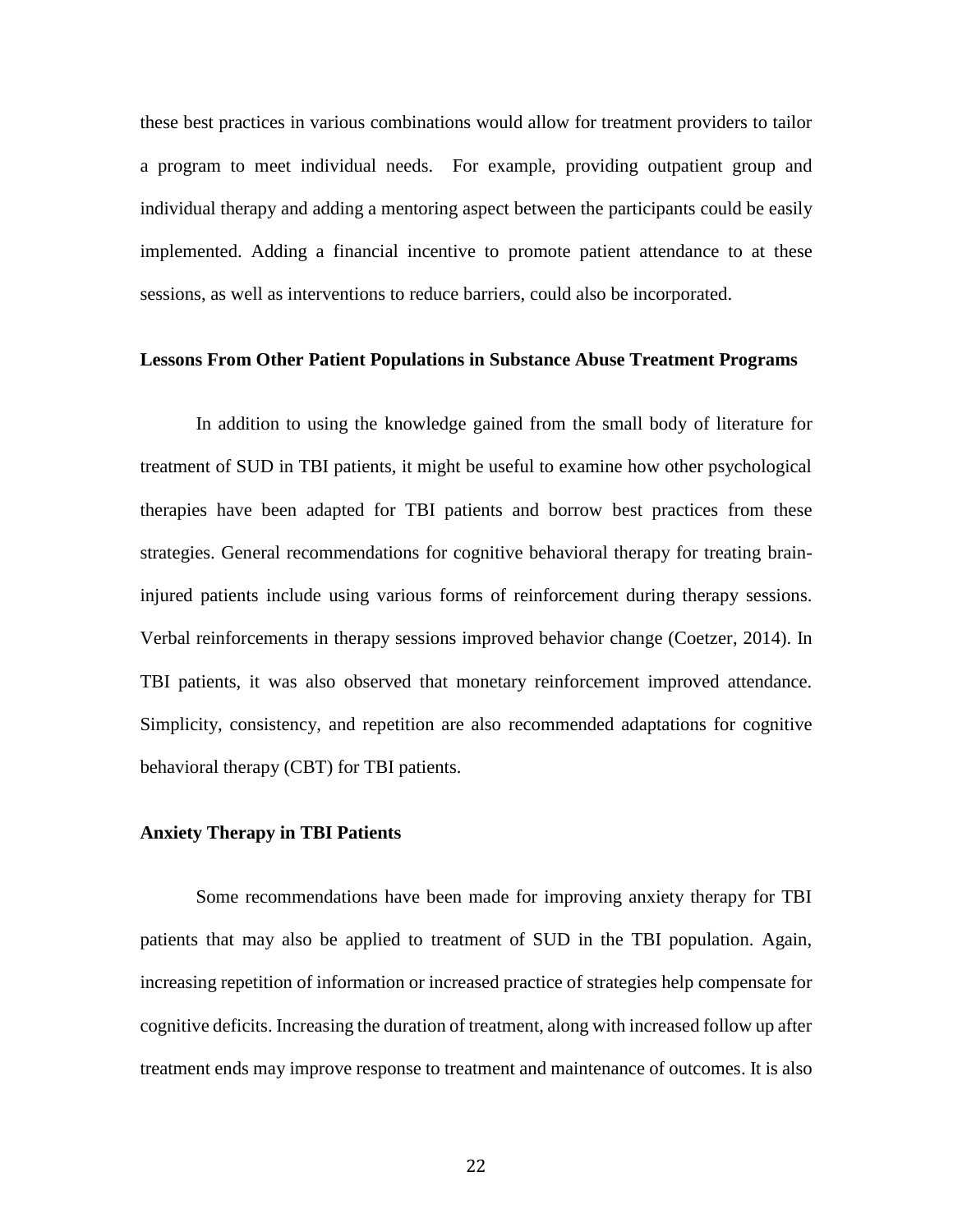suggested that shorter but more frequent therapy sessions might improve the quality of treatment (Hsieh, 2012). Employing these strategies for SUD therapy might be worthwhile, but it is important to keep in mind that program retention is a particular problem in treatment with this population. Examining retention in any study that increase the length and frequency of treatment would be an important variable. In anxiety therapy for TBI patients, limiting the scope of treatment and focusing on a few key skills is also recommended (Hsieh, 2012). Providers should give thought to limiting the number of skills and the information provided in each session. Changing the pace and dissemination of information may benefit knowledge retention and prevent patients from becoming overwhelmed. Research also indicates that early intervention was beneficial for the TBI population (Bryant, 2003). Due to the high rates of substance use prior to injury, it would be relatively easy to identify individuals who are at high risk for substance abuse following TBI. Preventative therapy could be implemented in these individuals, as well as others with risk factors for developing SUD. Because TBI may increase the risk of developing a SUD it might be beneficial to provide all patients with knowledge of available resources, as well as coping mechanisms to prevent stress and depression that might lead to substance use.

#### **The Association between Posttraumatic Stress Disorder, TBI and SUD**

Another consideration when treating SUD in TBI patients is that patients with SUD often suffer from accompanying posttraumatic stress disorder (PTSD). PTSD is a common anxiety disorder in people with SUD. TBI and PSTD also often coexist, especially among veterans (Brady, 2009). Table 2 illustrates the rates of TBI and PTSD comorbidities in a veteran population. Almost 20% suffer from both TBI and PTSD. Over half are currently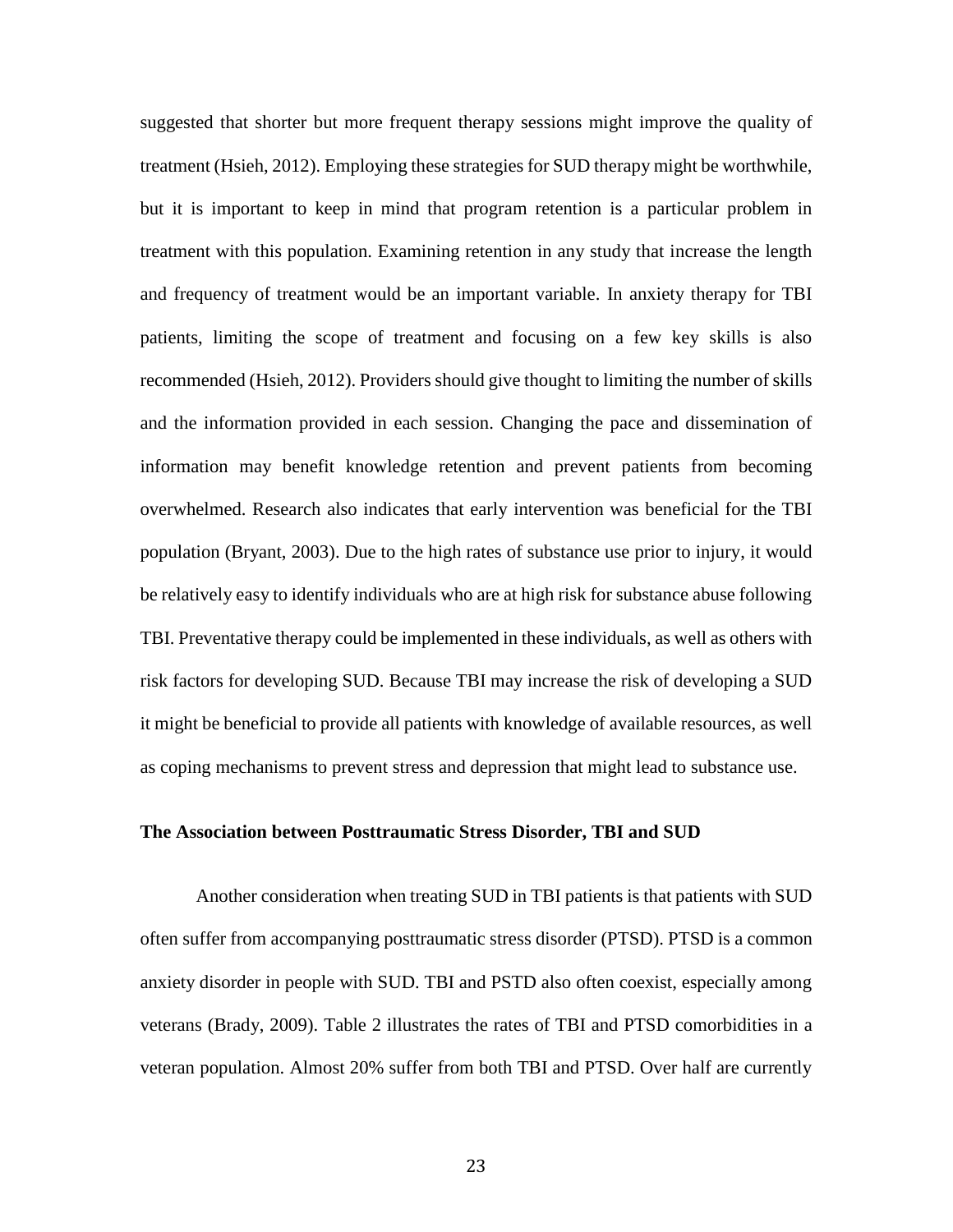consuming alcohol, though the study did not look at the rates of alcohol abuse. Of note is that some of the veterans surveyed not only suffered from TBI and PTSD, but were also suffering from panic or depressive disorders. Rates of depressive disorders where very high in the veterans surveyed. Over 20% of the populations with PTSD and TBI had a panic disorder as well (Graham, 2008). It seems that patients should not only be tested for PTSD, but also screened for depression and panic disorders as well. Identifying and treating a patients PTSD might help to improve their SUD treatment. Some treatment programs address both PTSD and SUD individually, while others programs treat these co-occurring conditions concurrently. Substance dependence posttraumatic stress disorder therapy and concurrent treatment with prolonged exposure are two examples of methods that attempt to address both PTSD and SUD. More research is needed to determine which options are the most effective combinations (Brady, 2009).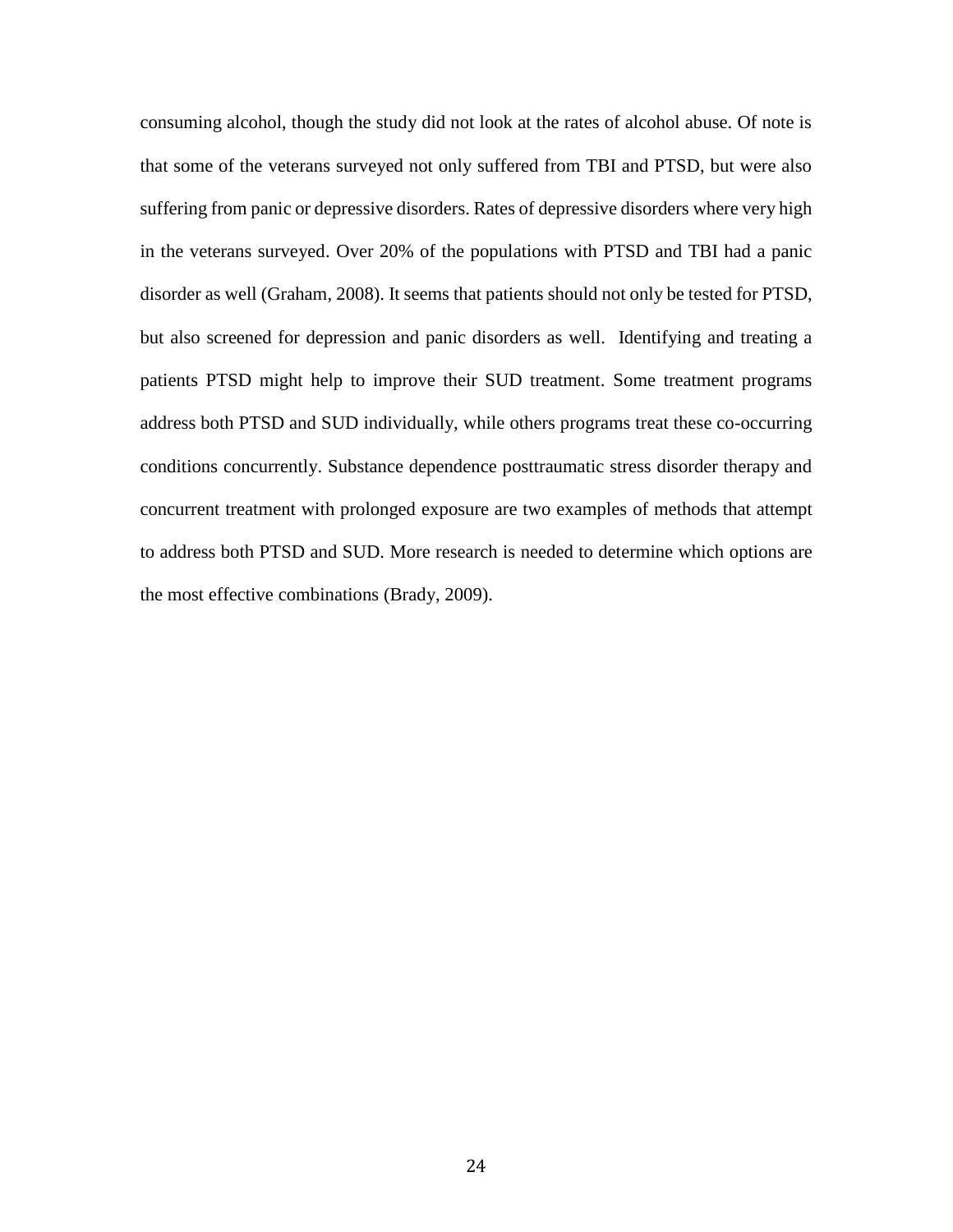| <b>Variable</b>                                  | $+$ PTSD, $+$ TBI | +PTSD, -TBI | $-PTSD, +TBI$ | -PTSD, -TBI |
|--------------------------------------------------|-------------------|-------------|---------------|-------------|
| % of Sample                                      | 19.2%             | 16.4%       | 10.8%         | 53.6%       |
| <b>Mean Age</b>                                  | 27.4              | 30.2        | 29.7          | 30.4        |
| % Male                                           | 95.1              | 88.6%       | 82.6%         | 83.3%       |
| % White                                          | 58.5%             | 54.3%       | 56.5%         | 46.5%       |
| % Married                                        | 36.6%             | 48.6%       | 52.2%         | 40.4%       |
| % With at<br>least a high<br>school<br>education | 39.0%             | 40.0%       | 30.4%         | 31.6%       |
| Past alcohol<br>use                              | 65.9%             | 62.9%       | 73.9%         | 68.4%       |
| <b>Current</b><br>alcohol use                    | 53.7%             | 45.7%       | 52.2%         | 60.5%       |
| <b>Past Cannabis</b><br><b>Use</b>               | 17.1%             | 28.6%       | 21.7%         | 18.4%       |
| <b>Current</b><br><b>Cannabis Use</b>            | 2.4%              | 5.7%        | 4.3%          | 5.3%        |
| <b>Past Cocaine</b><br><b>Use</b>                | 2.4%              | 11.4%       | 0.0%          | 5.3%        |
| <b>Current</b><br><b>Cocaine Use</b>             | 2.4%              | 0.0%        | $0.0\%$       | 0.9%        |
| % Depressive<br><b>Disorder</b>                  | 75.6%             | 62.9%       | 43.5%         | 36.3%       |
| % Panic<br><b>Disorder</b>                       | 22.0%             | 11.4%       | 8.7%          | 4.4%        |

Table 2: Shows data on mental disorders and drug use, as well as other demographic information from 213 Iraq and Afghanistan veterans (Graham 2008)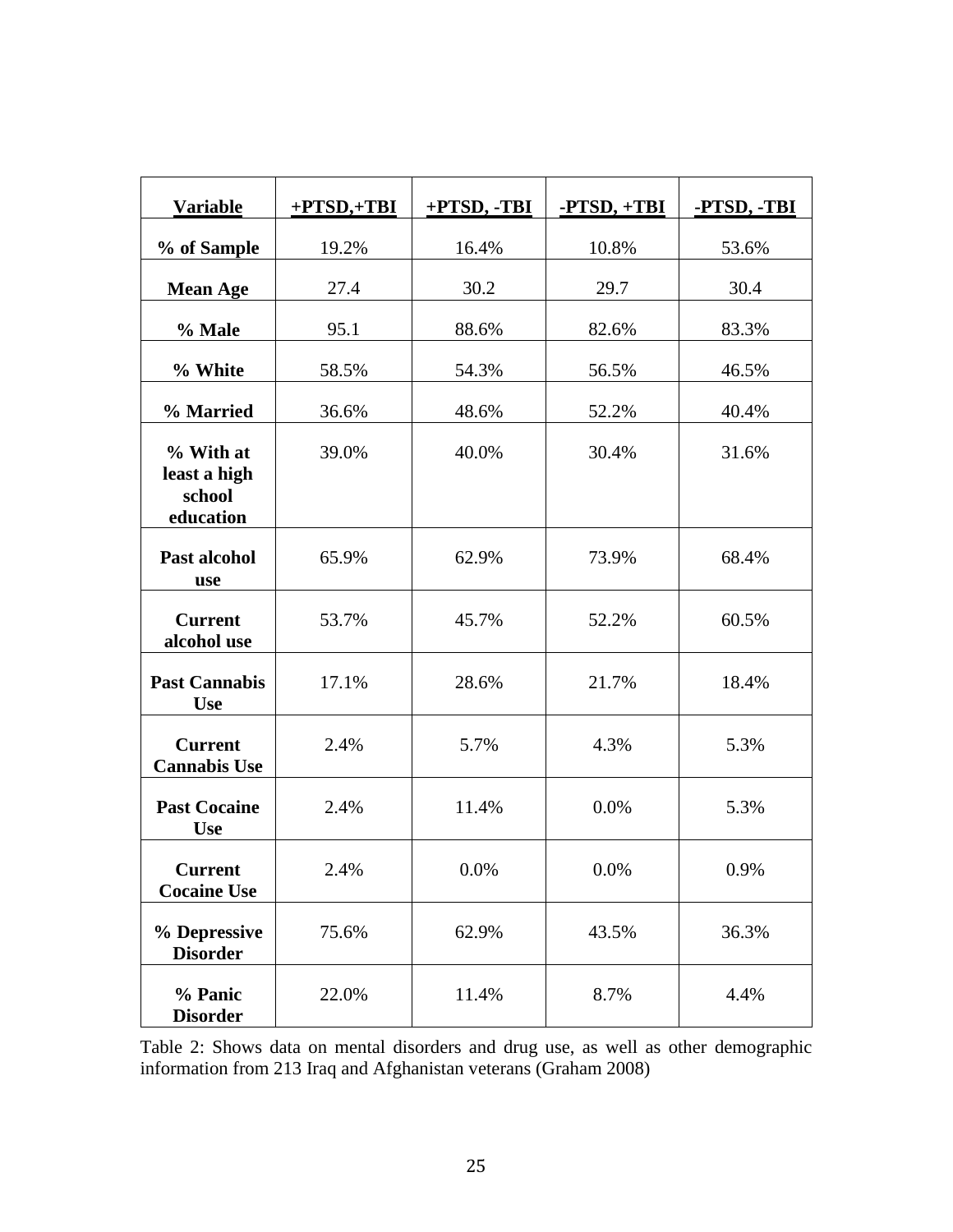#### **Conclusions**

Diagnosing and treating SUD in the brain-injured population remains a significant challenge to health care providers. It seems the first step to improving the care for these patients is to improve diagnostic tools for detecting and discerning those effects due to injury versus those due to drug and alcohol use or abuse. Proper diagnosis can aid in providing proper treatment to patients. For example, if symptoms are attributed to use of drugs or alcohol that are in fact due brain injury, then cognitive issues might not be addressed that potentially impact the effectiveness of a substance abuse treatment program.

In conjunction with better diagnostic tools is the need for more research on how TBI impacts drug and alcohol use and abuse after injury. Anxiety and CBT research suggest that increased repetition is helpful to TBI patients. These patients can also benefit from shorter duration, but more frequent sessions, focusing on core skills development so as not to overwhelm the patient. Research has indicated that the damage that occurs after TBI results in alteration to the brain that increase risk factors for TBI such as impulsivity and depression, among others.

Another area that needs more attention is how to best treat SUD in TBI patients. Treating SUD in the TBI population is a complicated issue. Research has indicated the need for improve access to programs, as well as improved program retention. These are both major problems that hinder proper SUD treatment for TBI patients. The research that has been conducted has made several conclusions about how to best treat TBI patient's substance abuse problems. Community based programs have been found to be the most practical for patients, and have shown success in treating SUD. Motivational interviewing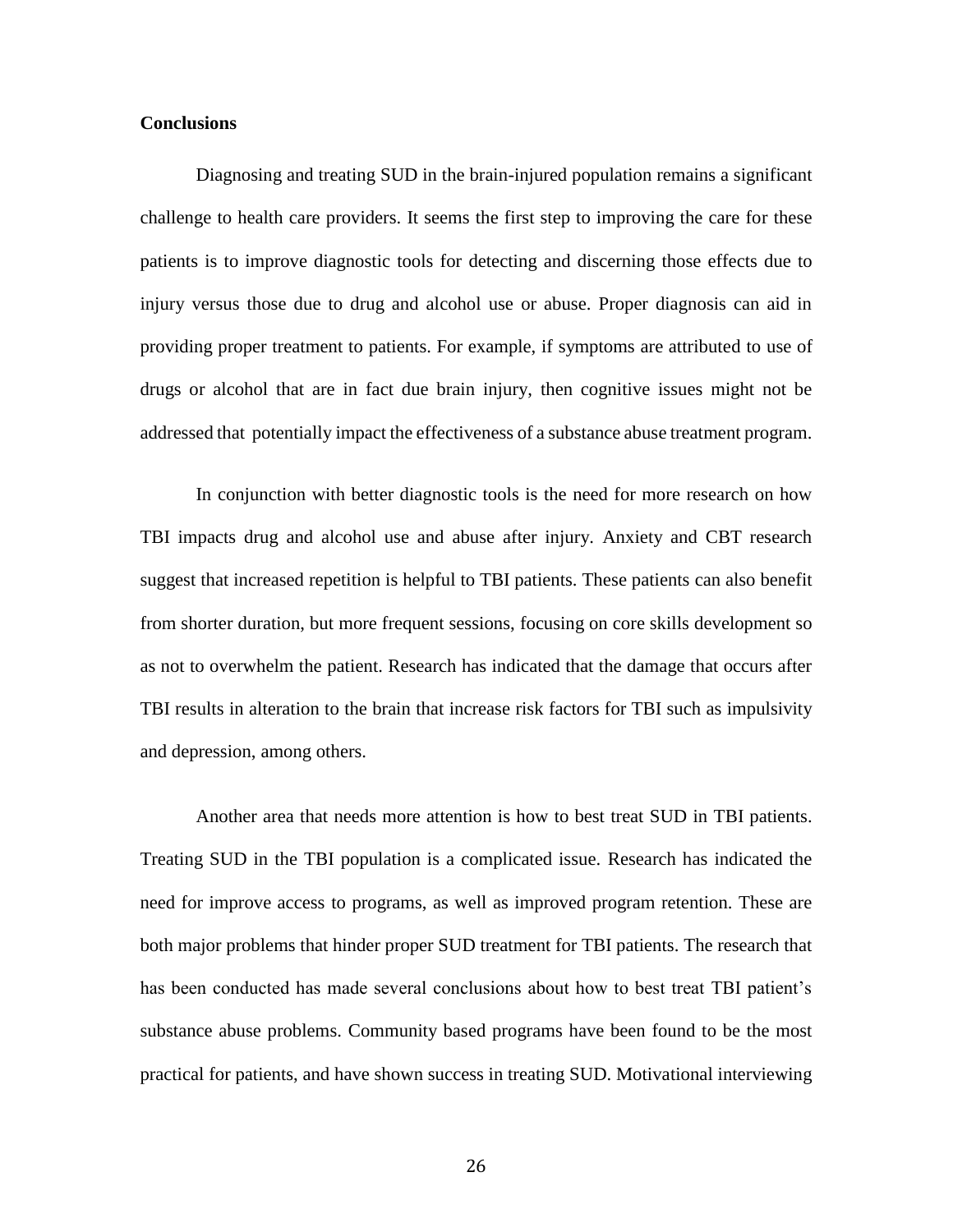is also recommended for these patients. Research has indicated that motivational interviewing is more of a short-term therapy that should be used in conjunction with other treatments.

While there is certainly a need for more research, there has been work in treating other psychiatric disorders in TBI patients that might provide lessons that can be borrowed for TBI patients. There are also comorbid conditions like PTSD, depression and panic disorders that may exit in TBI patients that hinder their success in SUD program. Research indicates that addressing these other conditions leads to improved SUD treatment.

The key take away from our review is that more research is needed. TBI and SUD are each individually billion-dollar public health issues (Birnbaum 2011, Kurland 2012, Shield 2014) that affect millions of people (Eden 2006, National Institute For Drug Abuse 2014). This clearly is an important, but relatively unexplored area. We advocate for more studies on the associations between TBI and SUD, as well as more in-depth studies on the techniques that have proven effective for SUD treatment in TBI patients. Larger more robust studies are needed in order to develop a standard of care for this population. Additionally we advocate for new research on SUD treatment that builds upon work done for other psychiatric conditions in TBI patients. Drawing from work done in treating SUD in individuals with other cognitive disorders might prove a good starting point for expanding research.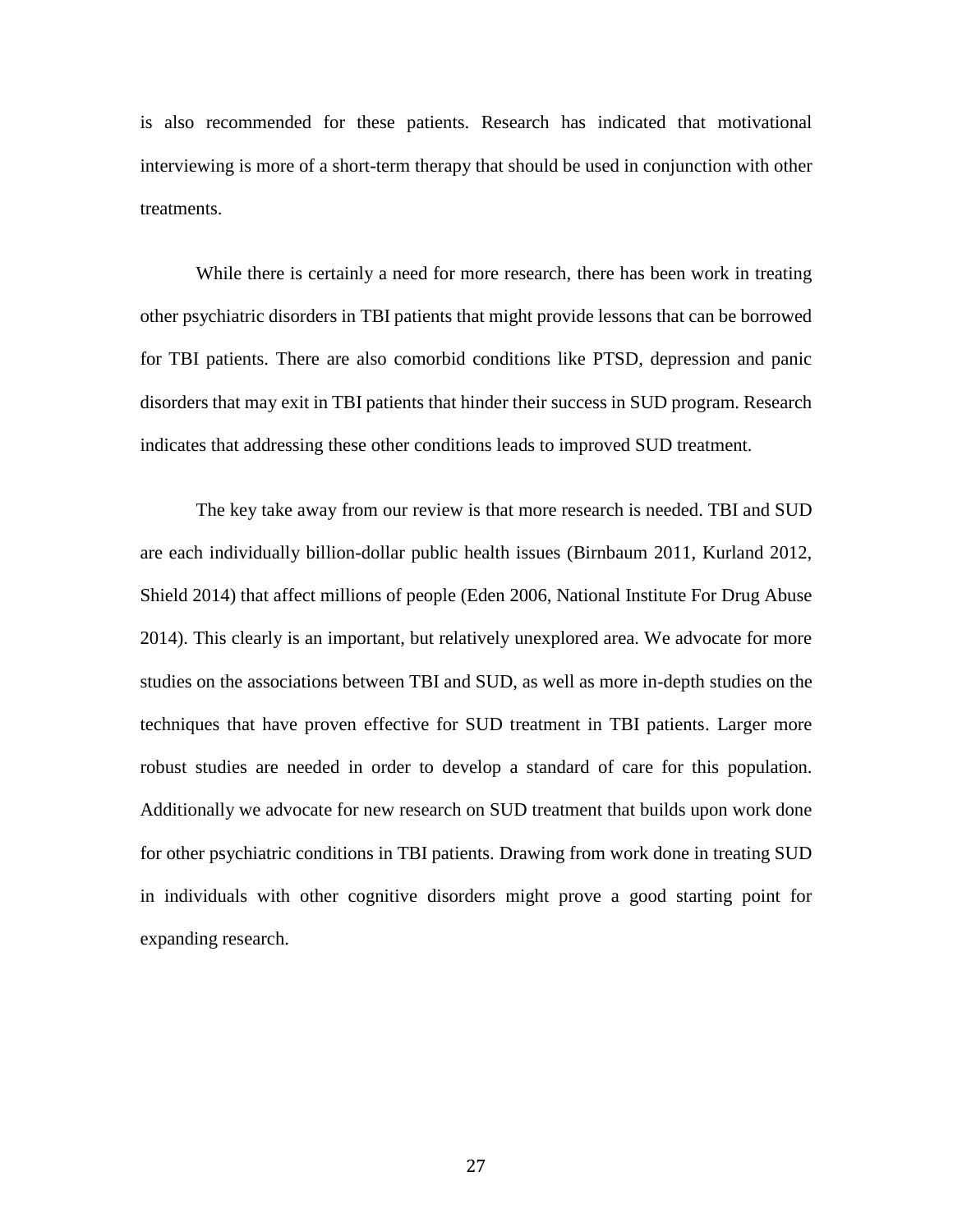## **Literature Cited**

Agoston, D.V., Rislind, M., Bellander, B. (2012). Bench-to-bedside and bedside to the bench; coordinating clinical and experimental traumatic brain injury studies. *Frontiers in Neurology,* 3(3), 1-5.

American Psychiatric Association (2013). Diagnostic and statistical manual of mental disorders (5<sup>th</sup> Ed.). Arlington, VA: American Psychiatric Publishing.

Binder, S., Corrigan, J.D., Langlois, J.A. (2005). The public health approach to traumatic brain injury: an overview of CDC's research and programs. *The Journal of head trauma rehabilitation*. *20*(3): 189-195.

Birnbaum, H.G., White, A.G., Schiller, M., Waldman, T., Cleveland, J.M., Roland, C.L. (2011). Societal Costs of Prescription Opioid Abuse, Dependence, and Misuse in the United States. *Pain Medicine* 12:657-667.

Bjork, J.M., Grant, S.J. (2009). Does Traumatic Brain Injury Increase Risk for Substance Abuse? *Journal of Neurotrauma* 26:1077-1082.

Bogner, J.A., Corrigan, J.D., Mysiw, J., Clinchot, D. Fugate, L. (2001). A Comparison of Substance Abuse and Violence in the Prediction of Long-Term Rehabilitation Outcomes After Traumatic Brain Injury. *Arch Phys Med Rehabil.* 82: 571-577.

Bombardier, C.H., Rimmele, C.T. (1999). Motivational interviewing to prevent alcohol abuse after traumatic brain injury: A case series. *Rehabilitation Psychology*, 44: 52-67.

Brady, K.T., Tuerk P., Back, S.E., Saladin, M.E., Waldrop, A.E., Myrick, H. (2009). Combat posttraumatic stress disorder, substance use disorders and traumatic brain injury. *J. Addict Med*. 3(4):179-188.

Bryant, B.A., Moulds, M., Guthrie, R., Nixon, R.D.V. (2003). Treating acute stress disorder following mild traumatic brain injury. *Am. J. Psychiatry*. 160: 585-587.

Cecil, Sandy, Chen, P.M., Callaway, S.E., Rowland, S.M., Adler, D.E., Chen, J.W. (2010). Traumatic Brain Injury Advanced Multimodal Neuromonitoring From Theory to Clinical Practice. *Crit Care Nurse* 31: 25-37.

Coetzer, R. (2014) Psychotherapy after acquired brain injury: Is less more? *Rev. Chil. Neuropsicol*. 9(1E):8-13.

Comper, P., Bisschop, S.M., Carnide, N., Tricco, A. (2005) A systematic review of treatments for mild traumatic brain injury. *Brain Injury.* 19(11): 863-880.

Corrigan, J.D., Lamb-Hart, G.L., Rust, E. (1995). A programme of intervention for substance abuse following traumatic brain injury. *Brain Injury* 9:221-236.

Corrigan, J.D., Smith-Knapp, K., Granger, C.V. (1998). Outcomes in the first 5 years after traumatic brain injury. *Archives of Physical Medicine Rehabilitation* 79: 298-305.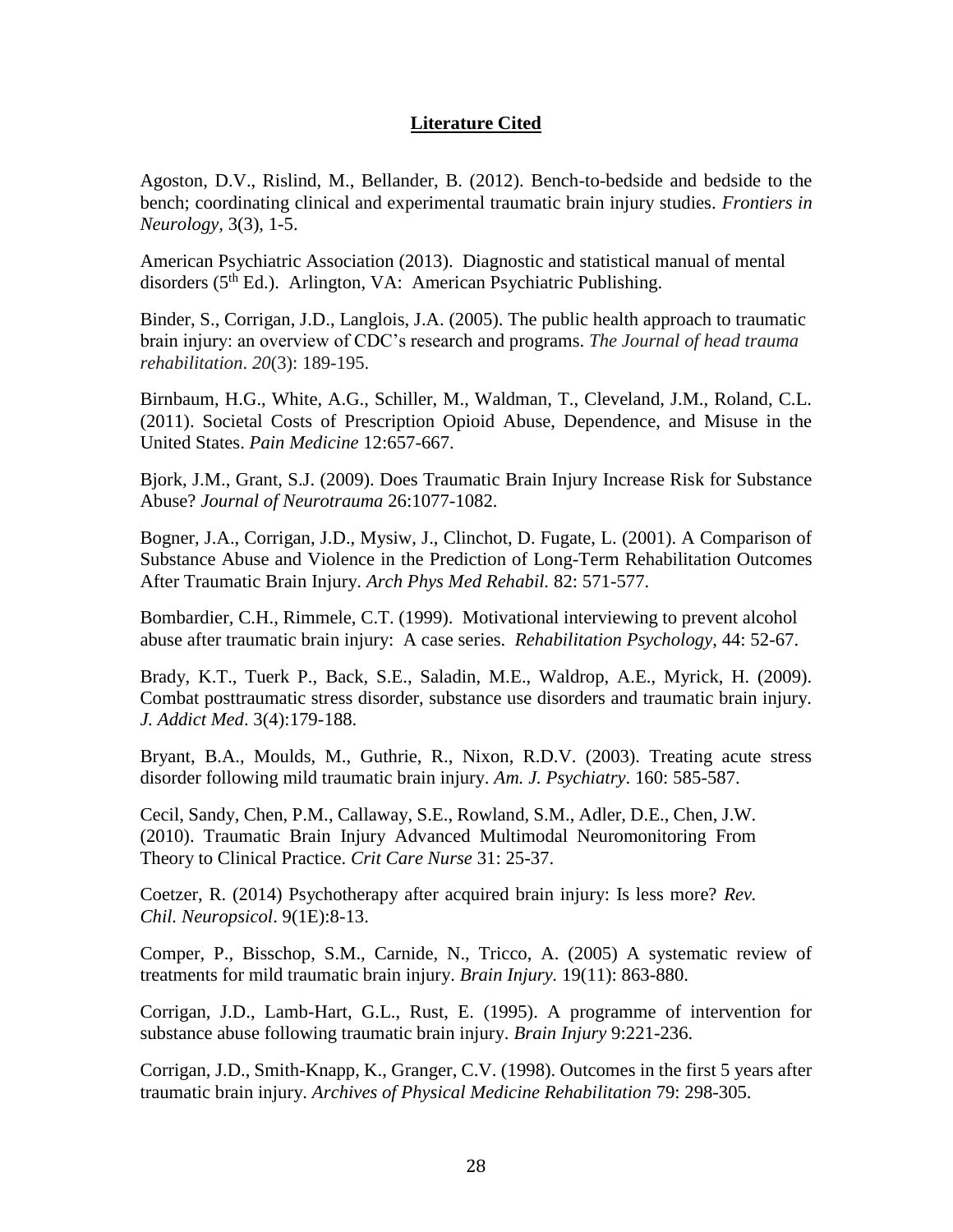Corrigan, J.D., Bogner, J., Lamb-Hart, G. (2005). Increasing substance abuse treatment compliance for persons with traumatic brain injury. *Psycholo. Addict. Behav*. 19:131-139.

Corrigan, J.D., Bogner, J. (2007). Interventions to promote retention in substance abuse treatment. *Brain Inj*. 21:343-356.

Corrigan, J.D., Deutschle J. (2008). The presence and impact of traumatic brain injury among clients in treatment for co-occurring mental illness and substance abuse. *Brain Inj.* 22: 223–231.

Corrigan, J.D., Adams, R.S., Larson, M.J. (2013). When Addiction Co-Occurs With Traumatic Brain Injury. *Am. J. Psychiatry* 170(4):351- 354.

Drug Facts: Nationwide Trends. National Institute on Drug Abuse (2014). Date Accessed on November 18, 2014.

Eden, J., & Stevens, R. (2006). Evaluating the HRSA traumatic brain injury program. National Academy Press.

Fazel, S., Wolf, A., Pillas, D., Lichtenstein, P., Langstrom, N. (2014). Suicide, Fatal Injuries and Other Causes of Premature Mortality in Patients with Traumatic Brain Injury. *JAMA Psychiatry* 71(3): 326-333.

Felde, A.B., Westermeyer, J., Thuras, P. (2006). Co-morbid traumatic brain injury and substance use disorder: Childhood predictors and adult correlates. *Brain Injury* 20(1): 41- 49.

Ford, J., Moore, D. (1995). Making treatment work. Magazine 3: 19-23.

Graham, D.P., Cardon, A.L. (2008). An update on substance use and treatment following traumatic brain injury. *New York Academy of Sciences*, 1141: 148-162.

Heinemann, A.W., Corrigan, J.D., Moore, D. (2004). Case management for traumatic brain injury survivors with alcohol problems. *Rehabilitation Psychology*. 49(2): 156-166.

Hettema, J., Steele, J., Miller, W. R. (2005). Motivational interviewing. *Annual Review of Clinical Psychology, 1*, 91-111.

Hsieh, M., Ponsford, J., Wong, D., McKay, A. (2012). Exploring variable associated with change in cognitive behaviour therapy (CBT) for anxiety following traumatic brain injury. *Disability & Rehabilitation* 34(5): 408-415.

Kessler, R.C., Berglund, P., Demler, O., Jin, R., Merikangas, K.R., Walters, E.E. (2005). Lifetime prevalence and age-of-onset distributions of DSM-IV disorders in the national comorbidity survey replications. *Arch Gen Psychiatry*. 62: 593- 603.

Kreutzer, J.S., Witol, A.D., Marwitz, J.H. (1996). Alcohol and drug use among young persons with traumatic brain injury, *Journal of Learning Disabilities* 29(6): 642-651.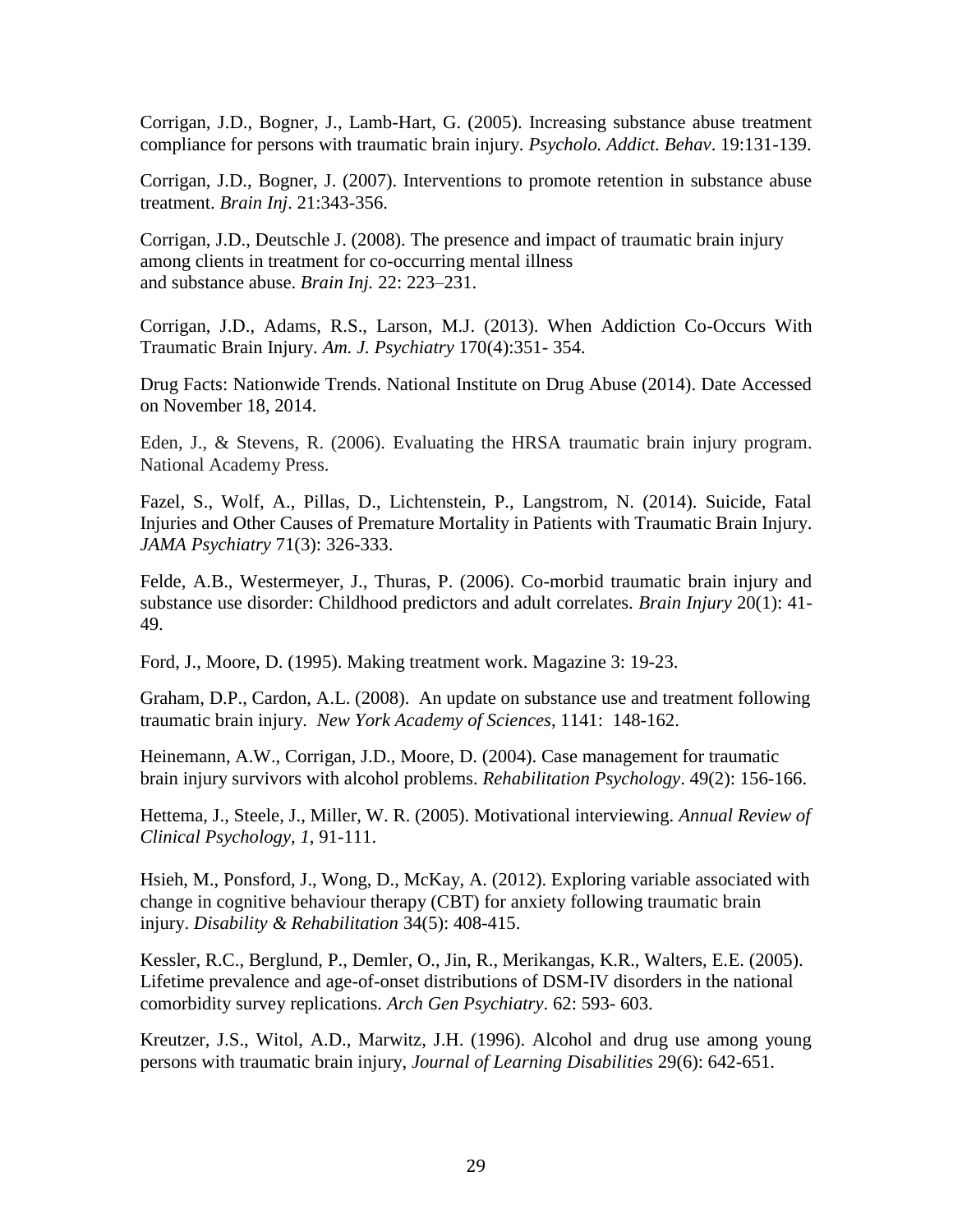Kurland, D., Hong, C., Aarabi, B., Gerzanich, V., Simard, J.M. (2012). Hemorrhagic Progression of a Contusion after Traumatic Brain Injury: A Review. *Journal of Neurotrauma* 29:19-31.

Ling, G.S., Marshall, S.A. (2010). Traumatic Brain Injury. Handbook of Neurocritical Care 307-321. New York: Springer.

Management of Substance Abuse Alcohol. World Health Organization. (2014). Date Accessed on November 18, 2014.

Menon, D.K., Schwab, K., Wright, D.W., Maas, A.I. (2010). Position Statement: Definition of Traumatic Brain Injury. *Archives of Physical Medicine and Rehabilitation* 91: 1637- 1640.

Miller, W.R., Rollnick, S. (1991). Motivational Interviewing: Preparing People to Change Addictive Behavior. New York: Guilford Press.

Morgenstern, J., Irwin, T. (2007). Alcohol and other drug disorders, *Handbook of clinical interviewing with adults* (pp. 301-316). Los Angeles, CA: Sage.

Ponsford, J., Whelan-Goodinson, R., Bahar-Fuchs, A. (2007). Alcohol and drug use following traumatic brain injury: A prospective study. *Brain Injury* 21: 1385- 1392.

Olson-Madden, J.H., Forster, J.E., Huggins, J., Schneider, A. (2012). Traumatic Brain Injury and Substance Use Disorder. *J Head Trauma Rehabil* 27(5): 370-378.

Reiger, D.A., Farmer, M.E., Rae, D.S., Locke, B.Z., Keith, S.J., Judd, L.L., Goodwin, F.K. (1990). Comorbidity of Mental Disorders with Alcohol and Other Drug Abuse. Results from the Epidemiologic Catchment Area (ECA) Study. *JAMA* 264: 2511-2518.

Shield, K.D., Parry, C., Rehm, J. (2014). Chronic Diseases and Conditions Related to Alcohol Use. *Alcohol Res*. 35(2):155-177.

Sparadeo, F. R., Gill, D. (1989). Effects of prior alcohol use on head injury recovery. *The Journal of Head Trauma Rehabilitation*, 4(1), 75-81.

Sparadeo, F. (1992). Substance abuse, brain injury, and family adjustment. *Neurorehabilitation*, 2: 65-73.

Staff, J.T. (2013). Mild Traumatic Brain Injury Linked to Increased Risk for Addiction: Study.

Taylor, L.A., Kreutzer, J.S., Demm, S.R., Meade, M.A. (2003). Traumatic brain injury and substance abuse: A review and analysis of the literature. *Neuropsychological Rehabilitation* 13: 165-188.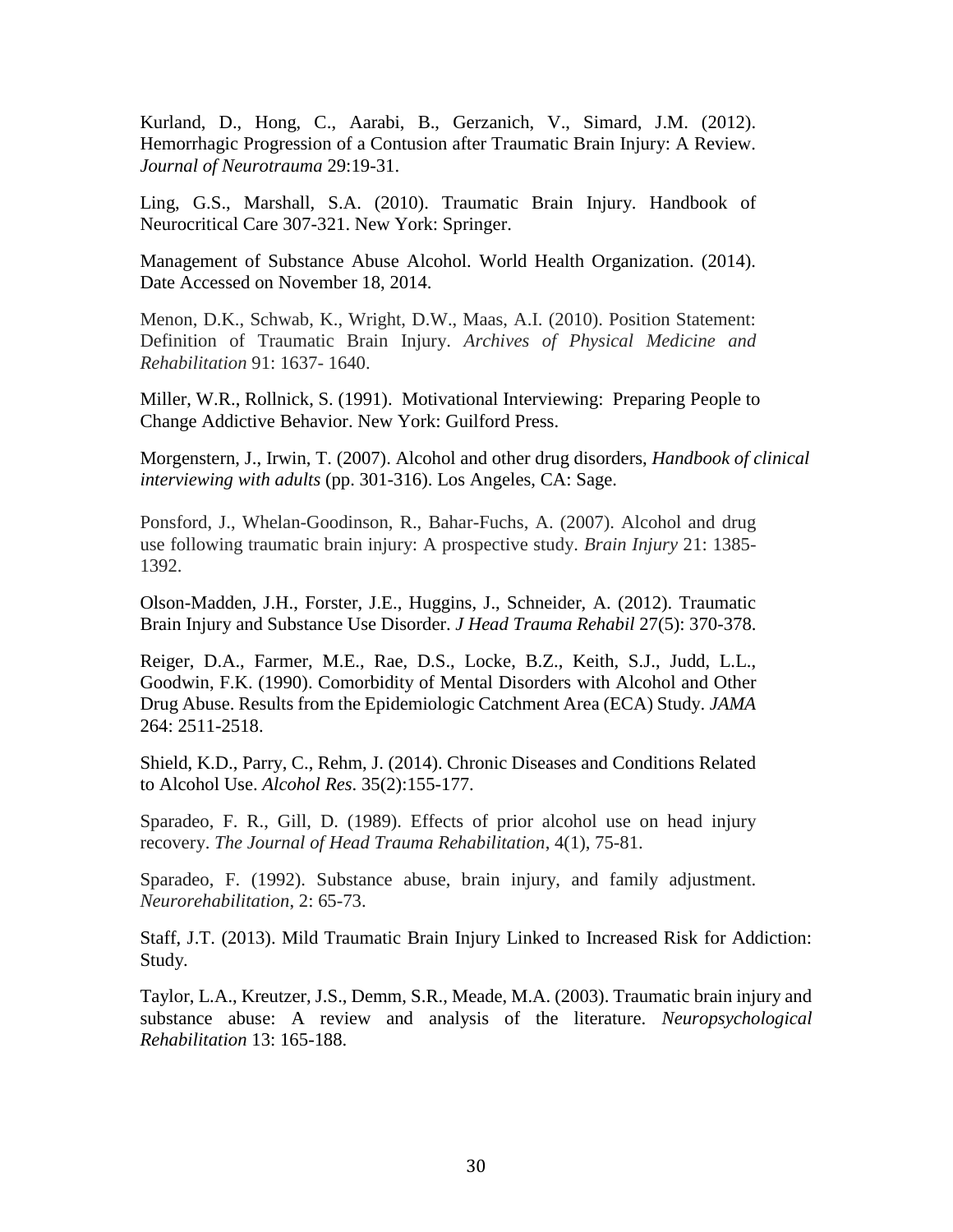Thurman, D.J., Alverson, C., Dunn, K.A., Guerrero, J., Sniezek, J.E. (1999). Traumatic Brain Injury in the United States: A Public Health Perspective. *Journal of Head Trauma Rehabilitation* 14: 602-615.

Traumatic Brain Injury. Centers for Disease Control and Prevention. (2014). Date Accessed on September 21, 2014.

Walker, R., Staton, M., Leukfeld, C.G. (2001). History of head injury among substance users: Preliminary findings. *Substance Use & Misuse* 36: 757-770.

Walker, R., Hiller, M., Staton, M., Leukefeld, C.G. (2003). Head Injury among Drug Abusers: An Indicator of Co-Occurring Problems. *Journal of Psychoactive Drugs* 35 (3): 343-353.

Walker, R., Cole, J. E., Logan, T. K., Corrigan, J. D. (2007). Screening substance abuse treatment clients for traumatic brain injury: prevalence and characteristics. *The Journal of head trauma rehabilitation*, 22(6), 360-367.

Werner, C., Engelhard, K. (2007). Pathophysiology of traumatic brain injury. *British Journal of Anaesthesia* 99: 4-9.

West, S. L., Graham, C. W., Cifu, D. X. (2009). Rates of substance abuse treatment denials to persons with physical disabilities due to accessibility concerns. *Alcoholism Treatment Quarterly, 27*, 305–316.

West, S.L. (2011). Substance use among persons with traumatic brain injury: A review. *Substance Use and Neurotrauma* 29: 1-8.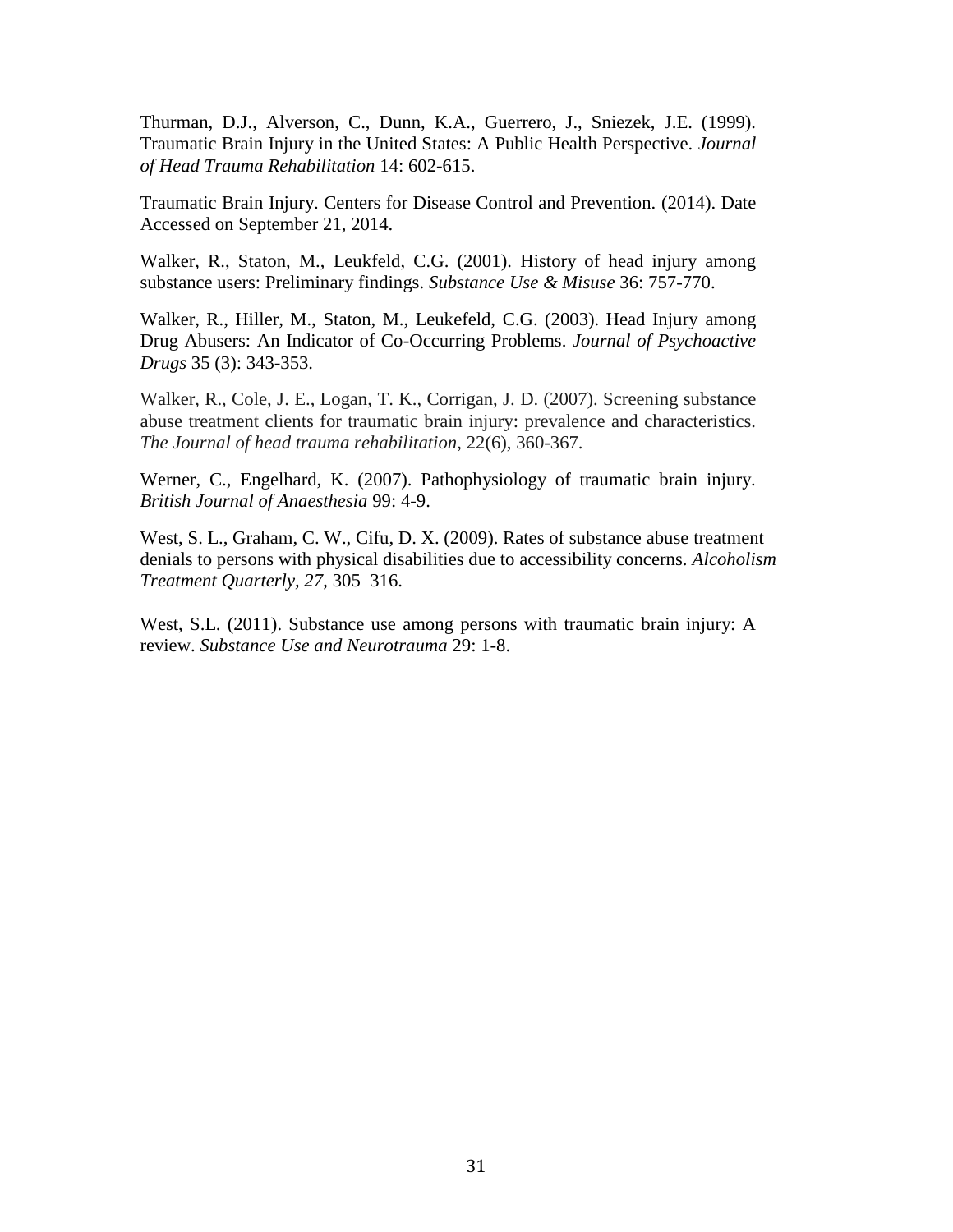#### **VITA**

Karon Elizabeth Wynne was born in Leesburg, Virginia, on August 7, 1987. She is the daughter of Linda Ann Wynne and Donald Malcolm Wynne and the sister of Alexander Joseph Wynne and Kevin Charles Wynne. She graduated from Fleetwood High School in 2005. Following high school she obtained a Bachelor's of Science degree in Mathematics from West Virginia University in 2009. During that time she worked for the U.S. Department of Energy, which she continued to work for until she matriculated into the neuroscience PhD program at UTMB in the fall of 2010. At UTMB she worked under the guidance of Dr. Douglas DeWitt for her dissertation work, defending her dissertation in July 2015. During her time at UTMB she was recognized as an Albert Schweitzer Fellow, a Columbia Crew Memorial Scholar and inducted into Sigma Xi, the scientific honorary society.

#### **Education**

B.S. Mathematics, December 2009, *West Virginia University, Morgantown, WV*

Ph.D. Neuroscience, July 2015, *University of Texas Medical Branch, Galveston, TX*

#### **Publications**

1) Petrov, A., **Wynne, K.E.,** Parsley, M.A., Petrov, I.Y., Petrov, Y., Ruppert, K.A., Prough, D.S., DeWitt, D.S., Esenaliev, R.O. (2014) "Optoacoustic detection of intra- and extracranial hematomas in rats after blast injury." Photoacoustics 2:75- 80.

#### **Dissertation**

2) **Wynne, K.E.** The Effects of Dendro[60]fullerene on neurobehavioral outcome and cerebral vascular function after traumatic brain injury. PhD dissertation. University of Texas Medical Branch. July 2015.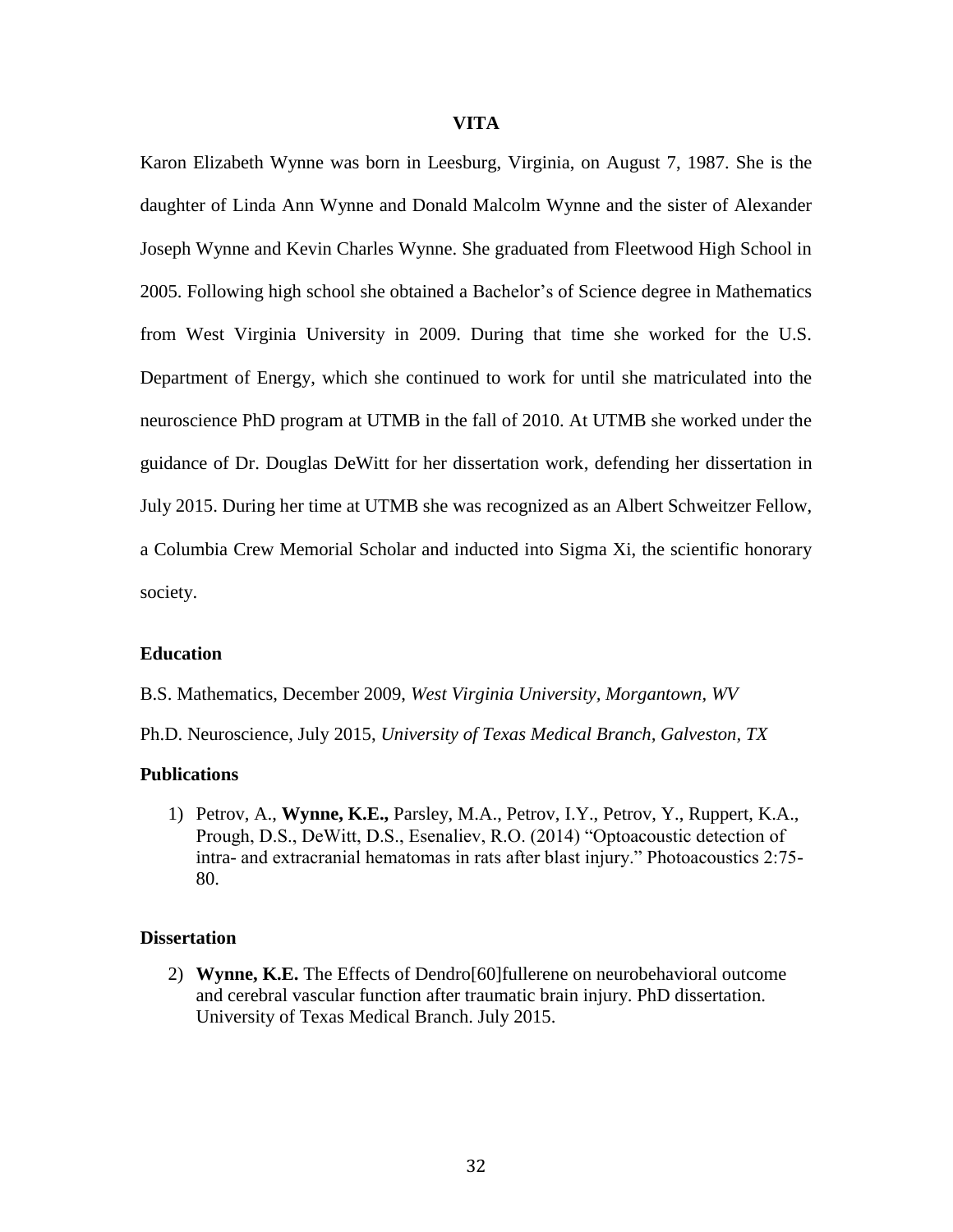### **Refereed Conference Manuscript**

- 3) Petrov, I.Y., Fonseca, R.A., Richardson, C.J., Petrov, Y., Prough, D.S., Petrov, A., **Wynne, K.E.,** Westermann, S., Esenaliev, R.O. "Monitoring cerebral venous blood oxygenation in neonates with a medical-grade optoacoustic system." International Society for Optics and Photonics (SPIE) Photonics West 2015, San Francisco, California, February 7-12, 2015.
- 4) Petrov, A., **Wynne, K.E.,** Prough, D.S., DeWitt D.S., Petrov, Y., Parsley, M.A., Esenaliev, R.O. Optoacoustic detection and monitoring of blast-induced intracranial hematomas in rats. International Society for Optics and Photonics (SPIE) Photonics West 2015, San Francisco, California, February 1-6, 2014.
- 5) **Wynne, K.E.,** DeWitt, D.S., Petrov, Y.Y., Petrov, I.Y.H., Petrov, A., Parsley, M.A., Esenaliev, R.O., Prough, D.S. "Noninvasive optoacoustic monitoring of cerebral venous blood oxygenation in rats with blast-induced traumatic brain injury." International Society for Optics and Photonics (SPIE) Photonics West 2013, San Francisco, California, February 2-7, 2013.
- 6) D.K. Weiss, N.S. Levine, E.K. Beutel, N. De Munster, L.G. Barajas, **K.E. Wynne**, A. Stein, C. Runyon, "Mapping Rover Routes and Hydrous Soil Location on the Mars Desert Research Station." 43<sup>rd</sup> Lunar & Planetary Science Conference 2012, Woodlands, Texas, March 19 – 23, 2012.
- 7) I.Y. Petrov, **K.E. Wynne**, Y.Y. Petrov, R.O. Esenaliev, C.J. Richardson, D.S. Prough, "Noninvasive Optoacoustic Monitoring of Cerebral Venous Blood Oxygenation in Newborns." International Society for Optics and Photonics (SPIE) Photonics West 2012, San Francisco, California, January 21 – 26, 2012.
- 8) D. Tucker, A. Manivannan, D. Haynes, H. Abernathy, N. Miller**, K. Wynne**, A. Matos, "Evaluating Methods for Infiltration of LSCF Cathodes With Mixed Electronic/Ionic Conductors for Improved Oxygen Exchange," ASME 2010 8<sup>th</sup> International Conference on Fuel Cell Science, Brooklyn, New York, June 14 -16 2010.

### **Abstracts**

8) Petrov, I.Y., Fonseca, R.A., Richardson, C.J., Petrov, Y., Prough, D.S., Petrov, A., **Wynne, K.E.,** Westermann, S., Esenaliev, R.O. "Monitoring cerebral venous blood oxygenation in neonates with a medical-grade optoacoustic system." International Society for Optics and Photonics (SPIE) Photonics West 2015, San Francisco, California, February 7-12, 2015.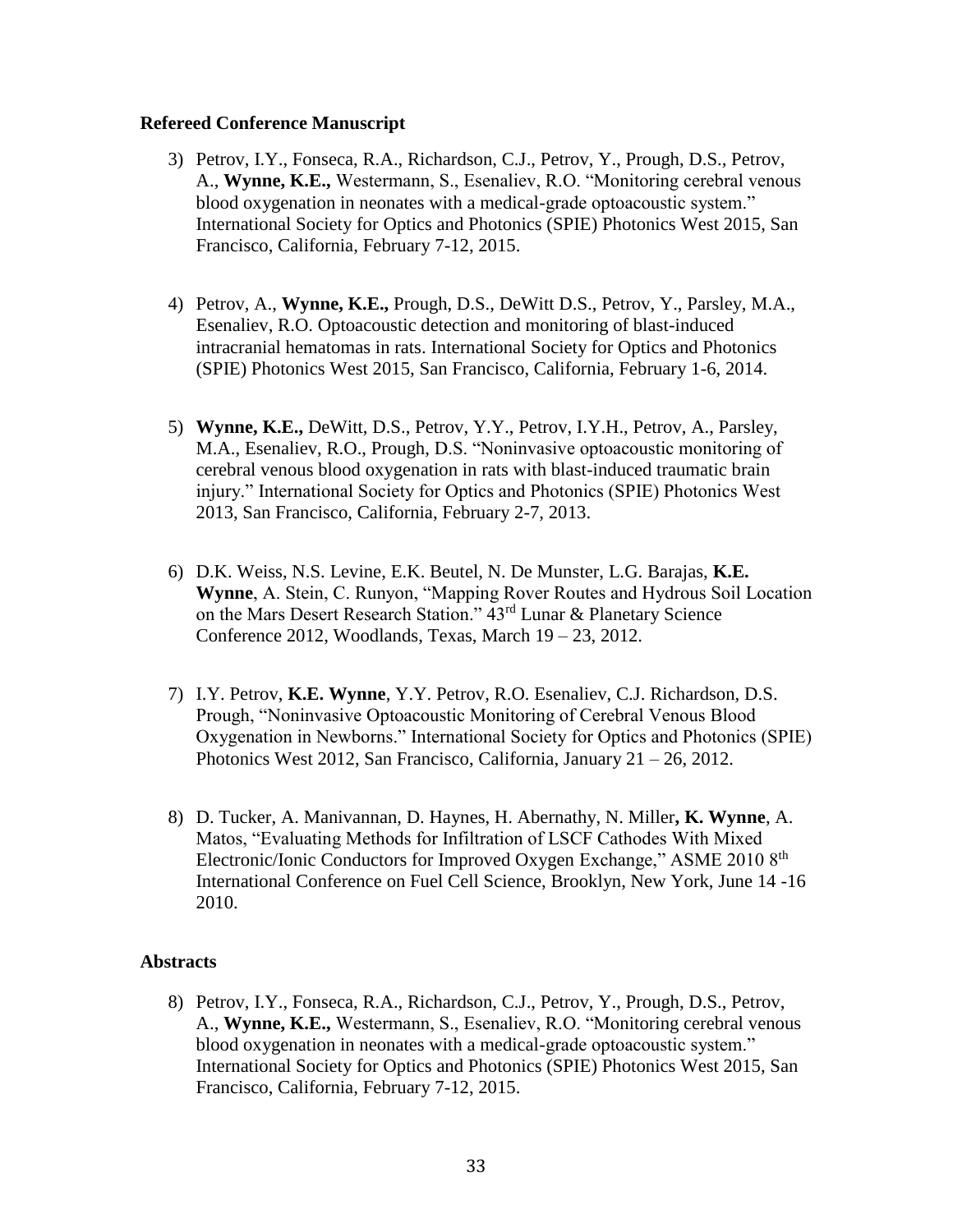- 9) **K.E. Wynne**, Y.P., Zeng, D.S. Prough, D.S. DeWitt, "Effects of Dendro[60]fullerene on Neurobehavioral Outcome and Cerebral Vascular Function After Traumatic Brain Injury." Mission Connect Symposium 2014, Houston, Texas, December 2014.
- 10) **Wynne, K.E.,** Prough, D.S., DeWitt, D.S. "Investigation of the effects of Carboxyfullerene Nanoparticles on the cerebral vasculature after fluid percussion injury." National Neurotrauma Symposium 2014, San Francisco, California June 29 – July 2, 2014.
- 11) Petrov, A., **Wynne, K.E.,** Prough, D.S., DeWitt, D.S., Petrov, Y.Y., and monitoring of blast-induced intracranial hematomas in rats." International Society for Optics and Photonics (SPIE) Photonics West 2014, San Francisco, California, February 2014.
- 12) **K.E. Wynne**, D.S. Prough, D.S. DeWitt, "Investigation of Behavioral Changes Carboxyfullerene Nanoparticles Treatment after Moderate Traumatic Brain Injury," Mission Connect Symposium 2013, Houston, Texas, December 2013.
- 13) **K.E. Wynne**, D.S. Prough, D.S. DeWitt, "Treatment with Carboxyfullerene Nanoparticles Reduces Cognitive Deficits after Moderate Traumatic Brain Injury," National Neurotrauma Symposium 2013, Nashville, Tennessee August 4  $-7, 2013.$
- 14) **Wynne, K.E.,** DeWitt, D.S., Petrov, Y.Y., Petrov, I.Y.H., Petrov, A., Parsley, M.A., Esenaliev, R.O., Prough, D.S. "Noninvasive optoacoustic monitoring of cerebral venous blood oxygenation in rats with blast-induced traumatic brain injury." International Society for Optics and Photonics (SPIE) Photonics West 2013, San Francisco, California, February 2-7, 2013.
- 15) **K.E. Wynne**, Y. Zeng, D.S. Prough, D.S. DeWitt, "Carboxyfullerene Nanoparticles Reduce Oxidative Stress After Rapid Stretch Injury In Vascular Smooth Muscle Cells, in vitro" Mission Connect Symposium 2012, Houston, Texas, December 7, 2012.
- 16) **K.E. Wynne**, D.S. Dewitt, Y. Petrov, I.Y. Petrov, A. Petrov, M.A. Parsley, K.A. Ruppert, R.O. Esenaliev, D.S. Prough, "The Use of Optoacoustic Monitoring to Measure Cerebral Oxygen Saturation in Rats Subjected to Blast-Induced Neurotrauma," Mission Connect Symposium 2012, Houston, Texas, December 7, 2012.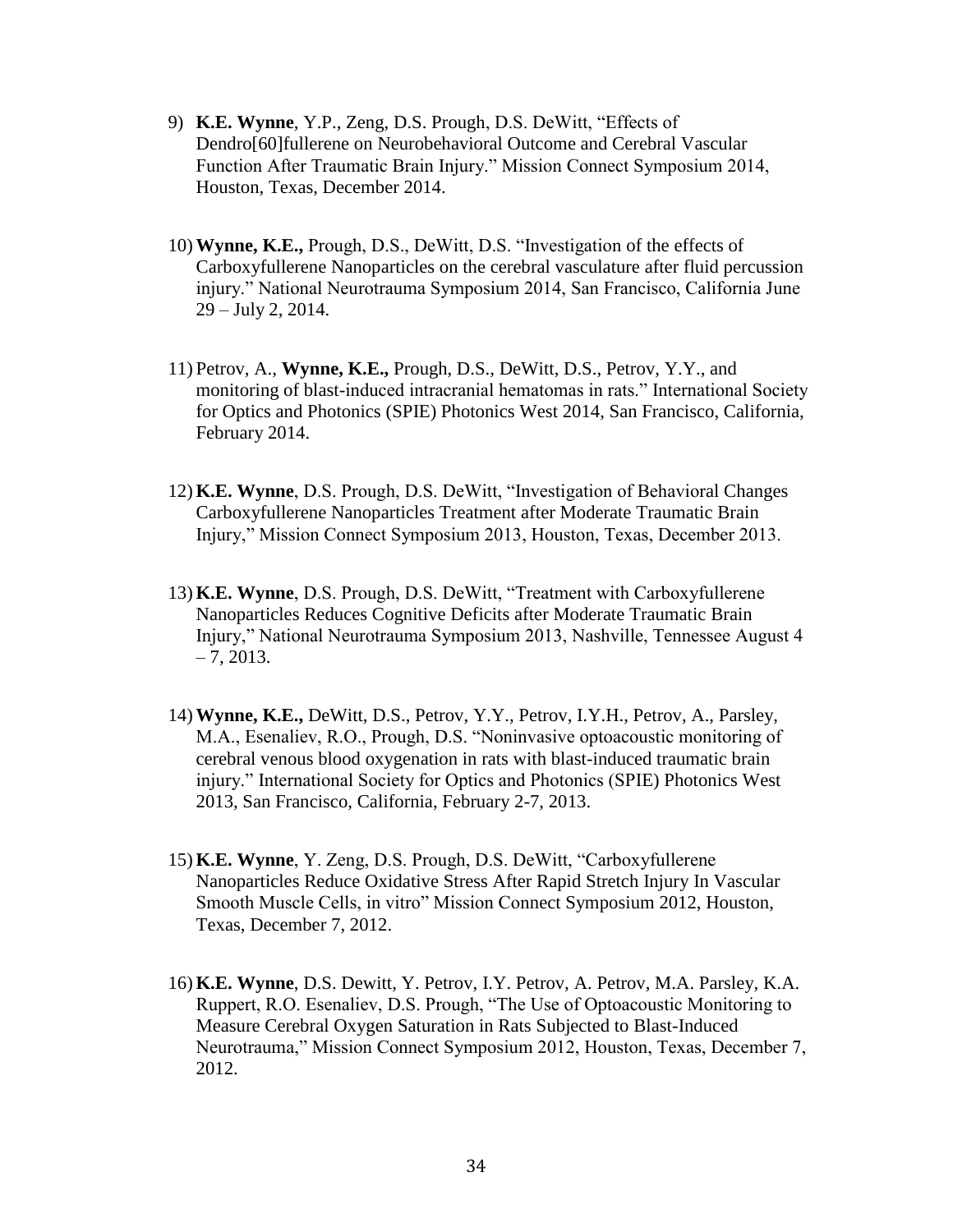- 17) **K.E. Wynne**, Y. Zeng, D.S. Prough, D.S. DeWitt, "Carboxyfullerene Nanoparticles Reduce Oxidative Stress after Rapid Stretch Injury in Vascular Smooth Muscle Cells," National Neurotrauma Symposium 2012, Phoenix, Arizona July 22 – 25, 2012.
- 18) D.K. Weiss, N.S. Levine, E.K. Beutel, N. De Munster, L.G. Barajas, **K.E. Wynne**, A. Stein, C. Runyon, "Mapping Rover Routes and Hydrous Soil Location on the Mars Desert Research Station." 43rd Lunar & Planetary Science Conference 2012, Woodlands, Texas, March 19 – 23, 2012.
- 19) **K.E. Wynne**, D.S. Dewitt, Y.Y. Petrov, I.Y. Petrov, M.A. Parsley, R.O. Esenaliev, D.S. Prough, "Optoacoustic Monitoring of Cerebral Venous Blood Oxygenation in Rats With Traumatic Brain Injury." (Oral Presentation) International Society for Optics and Photonics (SPIE) Photonics West 2012, San Francisco, California, January 21 – 26, 2012
- 20) I.Y. Petrov, **K.E. Wynne**, Y.Y. Petrov, R.O. Esenaliev, C.J. Richardson, D.S. Prough, "Noninvasive Optoacoustic Monitoring of Cerebral Venous Blood Oxygenation in Newborns." International Society for Optics and Photonics (SPIE) Photonics West 2012, San Francisco, California, January 21 – 26, 2012
- 21) **K.E. Wynne**, J. Richardson, R. Esenaliev, I. Petrov, Y. Petrov, D.S. Prough, "Optoacoustic Monitoring of Oxygen Saturation in the Superior Sagittal Sinus of Neonates," (Oral Presentation) Mission Connect Symposium 2011, Houston, Texas, December, 2011
- 22) **K.E. Wynne**, J. Richardson, R. Esenaliev, I. Petrov, Y. Petrov, D.S. Prough, "Optoacoustic Monitoring of Oxygen Saturation in the Superior Sagittal Sinus of Neonates," American Society of Anesthesiology 2011, Chicago, Illinois, October 15 – 19, 2011
- 23) **K.E. Wynne**, J. Richardson, R. Esenaliev, I. Petrov, Y. Petrov, D.S. Prough, "Optoacoustic Monitoring of Oxygen Saturation in the Superior Sagittal Sinus of Neonates," National Neurotrauma Symposium 2011, Fort Lauderdale, Florida, July 10 - 13, 2011
- 24) D. Tucker, A. Manivannan, D. Haynes, H. Abernathy, N. Miller**, K. Wynne**, A. Matos, "Evaluating Methods for Infiltration of LSCF Cathodes With Mixed Electronic/Ionic Conductors for Improved Oxygen Exchange," ASME 2010 8<sup>th</sup> International Conference on Fuel Cell Science, Brooklyn, New York, June 14 -16 2010